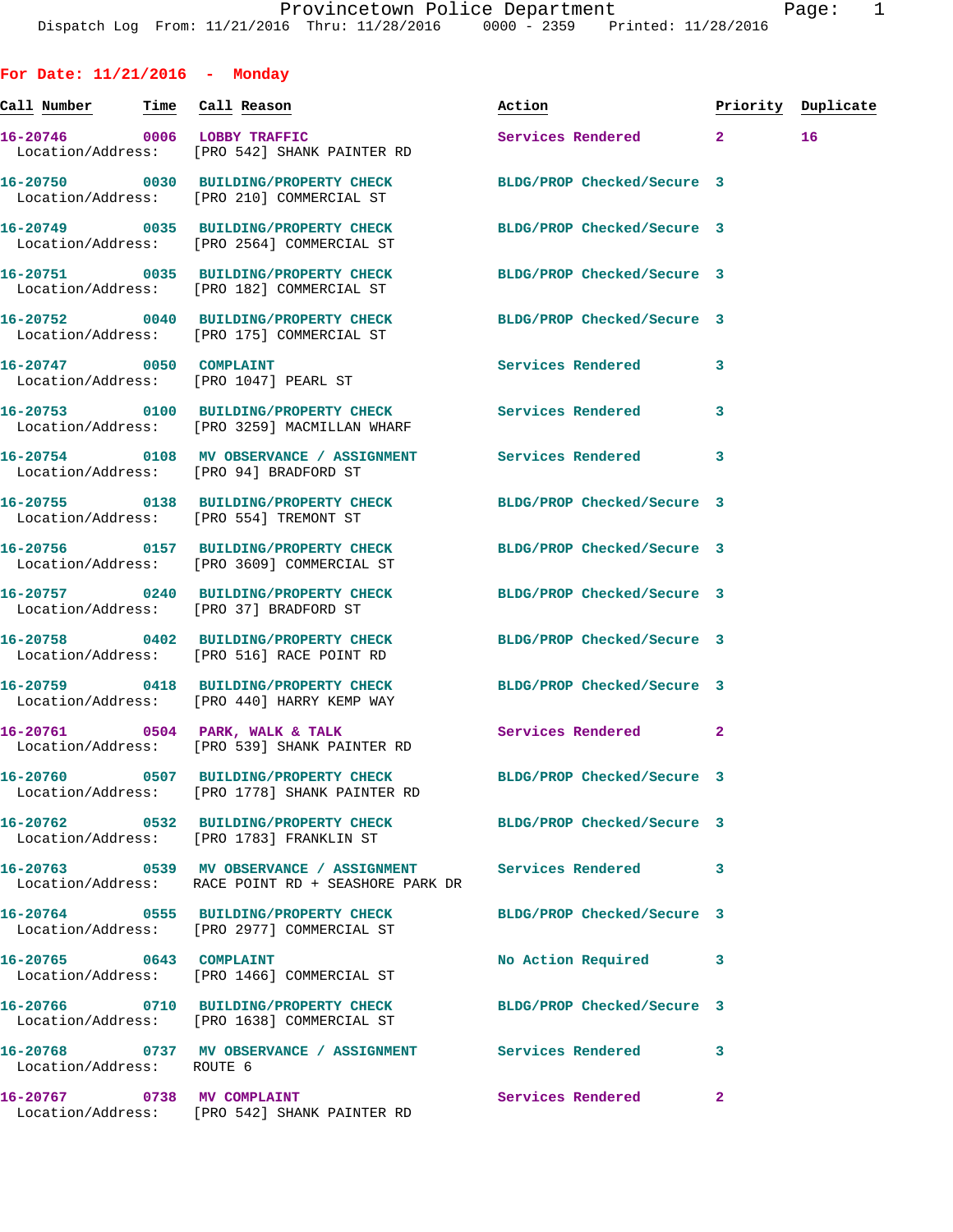|                                                              | Dispatch Log From: 11/21/2016 Thru: 11/28/2016 0000 - 2359 Printed: 11/28/2016                                 | Provincetown Police Department | Page: 2        |
|--------------------------------------------------------------|----------------------------------------------------------------------------------------------------------------|--------------------------------|----------------|
| 16-20770 0802 MV STOP<br>Location/Address: [PRO 521] ROUTE 6 |                                                                                                                | <b>VERBAL WARNING 3</b>        |                |
|                                                              | 16-20771 0807 SERVICE CALL/SCHOOL 5ervices Rendered 3<br>Location/Address: [PRO 569] WINSLOW ST                |                                |                |
|                                                              | 16-20772 0840 ALARM - GENERAL<br>Location/Address: [PRO 1992] COMMERCIAL ST                                    | Services Rendered              | -1             |
| Location/Address: COMMERCIAL ST                              | 16-20773 0851 ASSIST CITIZEN                                                                                   | Services Rendered 3            |                |
|                                                              | 16-20774 1020 BUILDING/PROPERTY CHECK BLDG/PROP Checked/Secure 3<br>Location/Address: [PRO 2539] RYDER ST EXT  |                                |                |
|                                                              | 16-20775 1222 MV OBSERVANCE / ASSIGNMENT Services Rendered 3<br>Location/Address: [PRO 769] BRADFORD ST        |                                |                |
| Refer To Arrest: 16-107-AR                                   | 16-20776 1242 FOLLOW UP<br>Location/Address: [PRO 542] SHANK PAINTER RD                                        | SPOKEN TO                      | $\overline{2}$ |
| Location/Address: [PRO 3222] ALDEN ST                        | 16-20777 1338 MEDICAL EMERGENCY/D.O.T. Transported to Hospital 1                                               |                                |                |
|                                                              | 16-20779 1542 PARK, WALK & TALK<br>Location/Address: [PRO 105] COMMERCIAL ST                                   | Services Rendered 2            |                |
|                                                              | 16-20780 1553 MEDICAL EMERGENCY<br>Location/Address: [PRO 1251] SEASHORE PARK DR                               | Transported to Hospital 1      |                |
| Location/Address: [PRO 2521] ROUTE 6                         | 16-20781 1613 MV OBSERVANCE / ASSIGNMENT Services Rendered 3                                                   |                                |                |
|                                                              | 16-20783 1646 BUILDING/PROPERTY CHECK BLDG/PROP Checked/Secure 3<br>Location/Address: [PRO 2483] COMMERCIAL ST |                                |                |
|                                                              | 16-20782 1700 KEEP THE PEACE<br>Location/Address: [PRO 943] HARRY KEMP WAY                                     | Services Rendered 2            |                |
|                                                              | 16-20784 1710 BUILDING/PROPERTY CHECK<br>Location/Address: [PRO 182] COMMERCIAL ST                             | BLDG/PROP Checked/Secure 3     |                |
|                                                              | 16-20785 1710 BUILDING/PROPERTY CHECK Services Rendered 3<br>Location/Address: [PRO 3259] MACMILLAN WHARF      |                                |                |
|                                                              | 16-20786 1742 BUILDING/PROPERTY CHECK Services Rendered<br>Location/Address: [PRO 564] BAYBERRY AVE            |                                | $\mathbf{3}$   |
| Location/Address: [PRO 16] BRADFORD ST                       | 16-20787 1757 BUILDING/PROPERTY CHECK BLDG/PROP Checked/Secure 3                                               |                                |                |
|                                                              | 16-20789 1759 MV OBSERVANCE / ASSIGNMENT Services Rendered<br>Location/Address: RYDER ST + BRADFORD ST         |                                | 3              |
|                                                              | 16-20788 1801 MV OBSERVANCE / ASSIGNMENT<br>Location/Address: HIGH POLE HL + BRADFORD ST                       | Services Rendered 3            |                |
| Location/Address: [PRO 2513] ROUTE 6                         | 16-20790 1809 MV OBSERVANCE / ASSIGNMENT Services Rendered 3                                                   |                                |                |
| 16-20791 1837 MV STOP                                        | Location/Address: ROUTE 6 + SNAIL RD                                                                           | <b>VERBAL WARNING</b>          | 3              |
|                                                              | 16-20792 1900 BUILDING/PROPERTY CHECK BLDG/PROP Checked/Secure 3<br>Location/Address: [PRO 2493] BRADFORD ST   |                                |                |
| 16-20793 1924 MV STOP                                        |                                                                                                                | <b>VERBAL WARNING</b>          | 3              |
| 16-20794 1935 SMOKING OVEN                                   |                                                                                                                | False Alarm                    | $\mathbf{1}$   |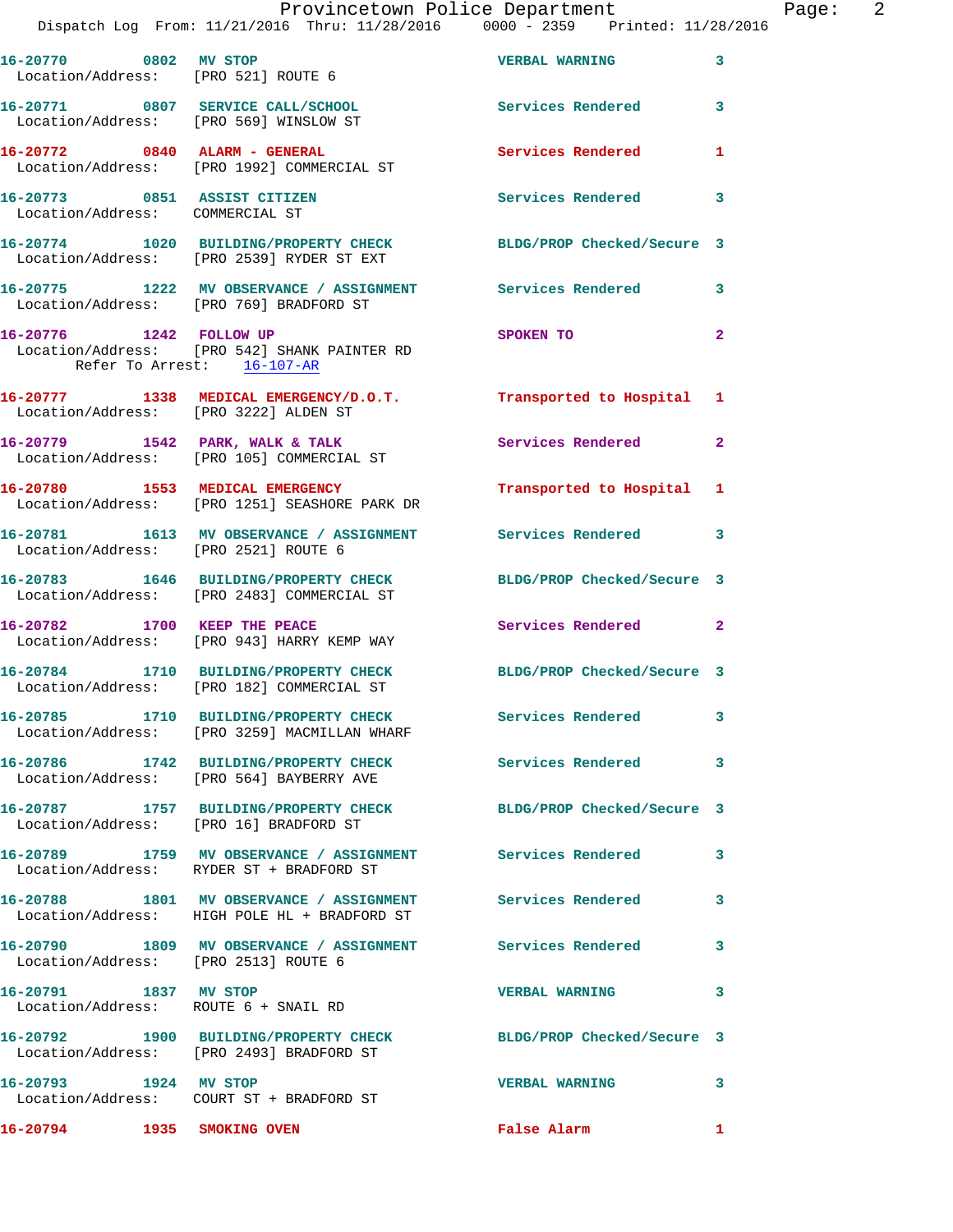|                                    |                                                                                                                  | Provincetown Police Department | Page:        | $\overline{3}$ |
|------------------------------------|------------------------------------------------------------------------------------------------------------------|--------------------------------|--------------|----------------|
|                                    | Dispatch Log From: 11/21/2016 Thru: 11/28/2016 0000 - 2359 Printed: 11/28/2016                                   |                                |              |                |
|                                    | Location/Address: [PRO 1204] COMMERCIAL ST                                                                       |                                |              |                |
|                                    | 16-20795 1937 PROPANE ODOR Services Rendered 2<br>Location/Address: [PRO 1463] COMMERCIAL ST                     |                                |              |                |
|                                    | 16-20796 2015 BUILDING/PROPERTY CHECK Services Rendered 3<br>Location/Address: [PRO 2483] COMMERCIAL ST          |                                |              |                |
|                                    | 16-20797 2056 BUILDING/PROPERTY CHECK BLDG/PROP Checked/Secure 3<br>Location/Address: [PRO 521] ROUTE 6          |                                |              |                |
| Location/Address: SHANK PAINTER RD | 16-20798 2106 MV OBSERVANCE / ASSIGNMENT No Action Required 3                                                    |                                |              |                |
|                                    | 16-20799 2133 BUILDING/PROPERTY CHECK BLDG/PROP Checked/Secure 3<br>Location/Address: [PRO 444] HIGH POLE HILL   |                                |              |                |
|                                    | 16-20800 2343 ALARM - GENERAL<br>Location/Address: [PRO 440] HARRY KEMP WAY                                      | False Alarm 1                  |              |                |
|                                    | 16-20801 2356 BUILDING/PROPERTY CHECK BLDG/PROP Checked/Secure 3<br>Location/Address: [PRO 2977] COMMERCIAL ST   |                                |              |                |
|                                    | 16-20802 2359 BUILDING/PROPERTY CHECK Services Rendered 3<br>Location/Address: [PRO 433] RYDER ST EXT            |                                |              |                |
| For Date: $11/22/2016$ - Tuesday   |                                                                                                                  |                                |              |                |
|                                    | 16-20803 0004 BUILDING/PROPERTY CHECK BLDG/PROP Checked/Secure 3<br>Location/Address: [PRO 3430] COMMERCIAL ST   |                                |              |                |
|                                    | 16-20804 0005 LOBBY TRAFFIC<br>Location/Address: [PRO 542] SHANK PAINTER RD                                      | Services Rendered 2            | 10           |                |
|                                    | 16-20805 0005 BUILDING/PROPERTY CHECK BLDG/PROP Checked/Secure 3<br>Location/Address: [PRO 3151] COMMERCIAL ST   |                                |              |                |
|                                    | 16-20806 0023 MV OBSERVANCE / ASSIGNMENT Services Rendered 3<br>Location/Address: STANDISH ST + BRADFORD ST      |                                |              |                |
|                                    | 16-20807 0054 MV OBSERVANCE / ASSIGNMENT No Action Required 3<br>Location/Address: CONWELL ST + OLD ANN PAGE WAY |                                |              |                |
|                                    | 16-20808 0109 BUILDING/PROPERTY CHECK BLDG/PROP Checked/Secure 3<br>Location/Address: [PRO 306] COMMERCIAL ST    |                                |              |                |
|                                    | 16-20809 0113 PARK, WALK & TALK<br>Location/Address: COMMERCIAL ST + RYDER ST                                    | Services Rendered              | $\mathbf{2}$ |                |
|                                    | 16-20810 0142 BUILDING/PROPERTY CHECK Services Rendered<br>Location/Address: [PRO 2490] PROVINCELANDS RD         |                                | 3            |                |
|                                    | 16-20811 0201 BUILDING/PROPERTY CHECK BLDG/PROP Checked/Secure 3<br>Location/Address: [PRO 16] BRADFORD ST       |                                |              |                |
|                                    | 16-20812 0249 BUILDING/PROPERTY CHECK<br>Location/Address: [PRO 1886] BRADFORD ST                                | BLDG/PROP Checked/Secure 3     |              |                |
|                                    | 16-20813 0400 BUILDING/PROPERTY CHECK BLDG/PROP Checked/Secure 3<br>Location/Address: [PRO 516] RACE POINT RD    |                                |              |                |
|                                    | 16-20814 0447 BUILDING/PROPERTY CHECK BLDG/PROP Checked/Secure 3<br>Location/Address: [PRO 1780] JOHNSON ST      |                                |              |                |
|                                    | 16-20815 0507 MV OBSERVANCE / ASSIGNMENT Services Rendered 3<br>Location/Address: RYDER ST + BRADFORD ST         |                                |              |                |
|                                    | 16-20816 0546 BUILDING/PROPERTY CHECK BLDG/PROP Checked/Secure 3                                                 |                                |              |                |

Location/Address: [PRO 447] JEROME SMITH RD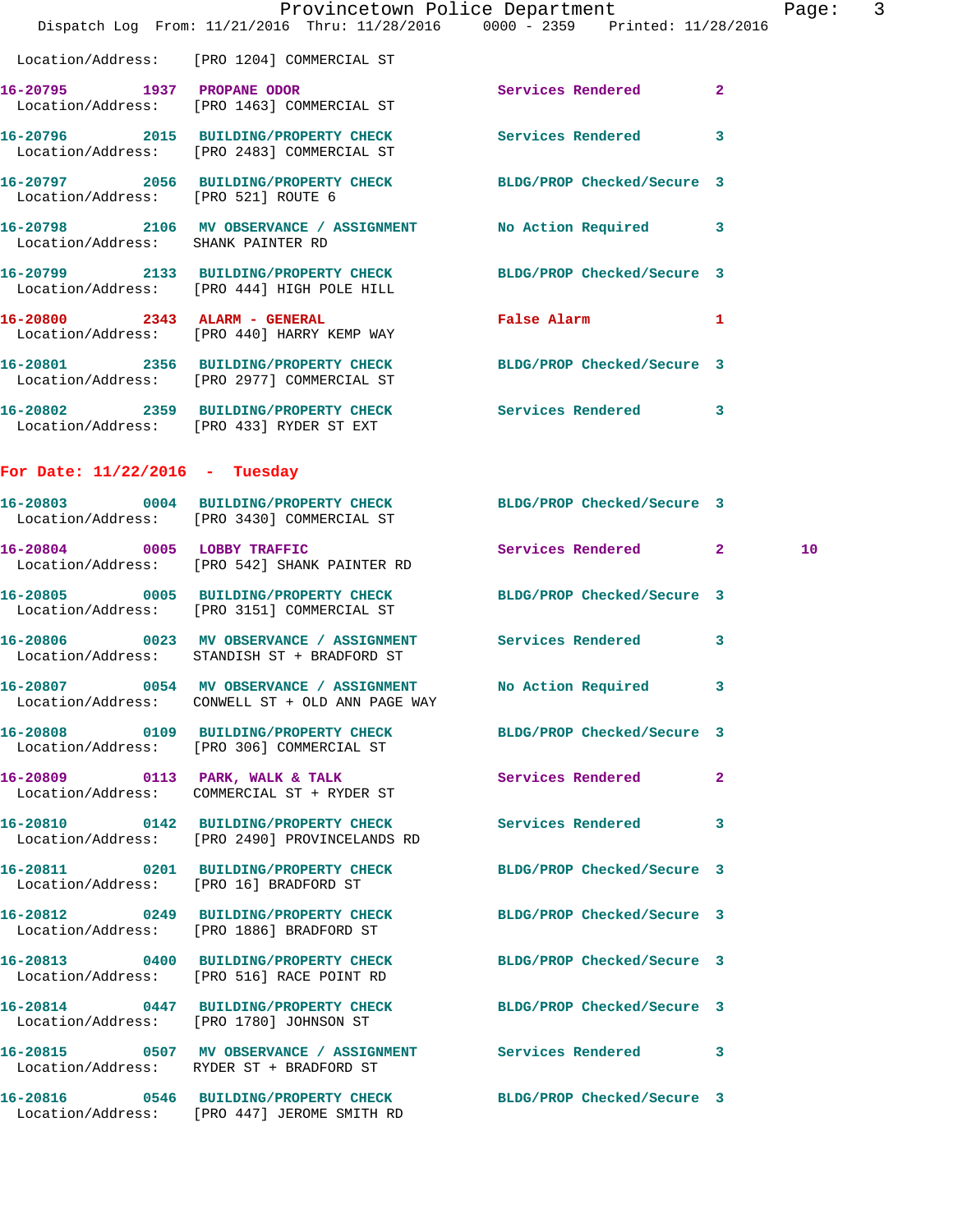|                                                               | Provincetown Police Department                                                                                |                            |                |
|---------------------------------------------------------------|---------------------------------------------------------------------------------------------------------------|----------------------------|----------------|
|                                                               | Dispatch Log From: 11/21/2016 Thru: 11/28/2016 0000 - 2359 Printed: 11/28/2016                                |                            |                |
|                                                               | 16-20817 0555 BUILDING/PROPERTY CHECK BLDG/PROP Checked/Secure 3<br>Location/Address: [PRO 1646] WINSLOW ST   |                            |                |
|                                                               | 16-20818 0609 BUILDING/PROPERTY CHECK BLDG/PROP Checked/Secure 3<br>Location/Address: [PRO 2539] RYDER ST     |                            |                |
|                                                               | 16-20819 0611 BUILDING/PROPERTY CHECK Services Rendered 3<br>Location/Address: [PRO 3259] MACMILLAN WHARF     |                            |                |
|                                                               | 16-20820 0746 SERVICE CALL/COURT<br>Location/Address: [PRO 542] SHANK PAINTER RD                              | <b>Services Rendered</b>   | 3              |
|                                                               | 16-20821 0801 SERVICE CALL/SCHOOL 5 Services Rendered<br>Location/Address: [PRO 569] WINSLOW ST               |                            | 3              |
|                                                               | 16-20822 0831 ALARM - GENERAL<br>Location/Address: [PRO 204] COMMERCIAL ST                                    | <b>Services Rendered</b>   | 1              |
| 16-20824 1008 ASSIST CITIZEN                                  | Location/Address: [PRO 505] PEARL ST                                                                          | Services Rendered          | 3              |
|                                                               | 16-20825 1009 AIRCRAFT<br>Location/Address: [PRO 516] RACE POINT RD                                           | Services Rendered          | $\overline{2}$ |
|                                                               | 16-20826 1014 PARK, WALK & TALK<br>Location/Address: [PRO 105] COMMERCIAL ST                                  | <b>Services Rendered</b>   | $\mathbf{2}$   |
|                                                               | 16-20830 1100 LOST RING WITH DIAMONDS                                                                         | Could Not Locate           | 3              |
|                                                               | Location/Address: [PRO 105] COMMERCIAL ST<br>16-20827 1121 MEDICAL EMERGENCY                                  | Transported to Hospital    | 1              |
|                                                               | Location/Address: [PRO 1493] UPPER MILLER HILL RD                                                             |                            |                |
|                                                               | 16-20828 1144 ASSIST CITIZEN<br>Location/Address: [PRO 395] COMMERCIAL ST                                     | <b>SPOKEN TO</b>           | 3              |
| 16-20832 1144 VANDALISM                                       | Location/Address: [PRO 542] SHANK PAINTER RD                                                                  | <b>Services Rendered</b>   | 3              |
| 16-20831 1422 HAZARDS<br>Location/Address: [PRO 2513] ROUTE 6 |                                                                                                               | Removed Hazard             | $\overline{a}$ |
| Location/Address: [PRO 2513] ROUTE 6                          | 16-20833 1529 MV OBSERVANCE / ASSIGNMENT Services Rendered                                                    |                            | 3              |
|                                                               | 16-20834 1541 MV OBSERVANCE / ASSIGNMENT<br>Location/Address: BRADFORD ST + STANDISH ST                       | <b>Services Rendered</b>   | 3              |
| 16-20835 1545 MV STOP                                         | Location/Address: [PRO 2513] ROUTE 6                                                                          | <b>VERBAL WARNING</b>      | 3              |
|                                                               | 16-20836 1556 BUILDING/PROPERTY CHECK<br>Location/Address: [PRO 3259] MACMILLAN WHARF                         | Services Rendered          | 3              |
|                                                               | 16-20837 1626 BUILDING/PROPERTY CHECK<br>Location/Address: [PRO 564] BAYBERRY AVE                             | BLDG/PROP Checked/Secure 3 |                |
|                                                               | Location/Address: [PRO 2898] JEROME SMITH RD                                                                  | BLDG/PROP Checked/Secure 3 |                |
|                                                               | 16-20839 1709 COMMERCIAL BURGLAR ALARM<br>Location/Address: [PRO 444] HIGH POLE HILL                          | BLDG/PROP Checked/Secure 1 |                |
|                                                               | 16-20840 1721 MV OBSERVANCE / ASSIGNMENT Services Rendered 3<br>Location/Address: W VINE ST + BRADFORD ST EXT |                            |                |
|                                                               | 16-20841 1730 BUILDING/PROPERTY CHECK                                                                         | <b>Services Rendered</b> 3 |                |

Location/Address: [PRO 564] BAYBERRY AVE

Location/Address: [PRO 2483] COMMERCIAL ST

**16-20842 1804 BUILDING/PROPERTY CHECK Services Rendered 3** 

Page: 4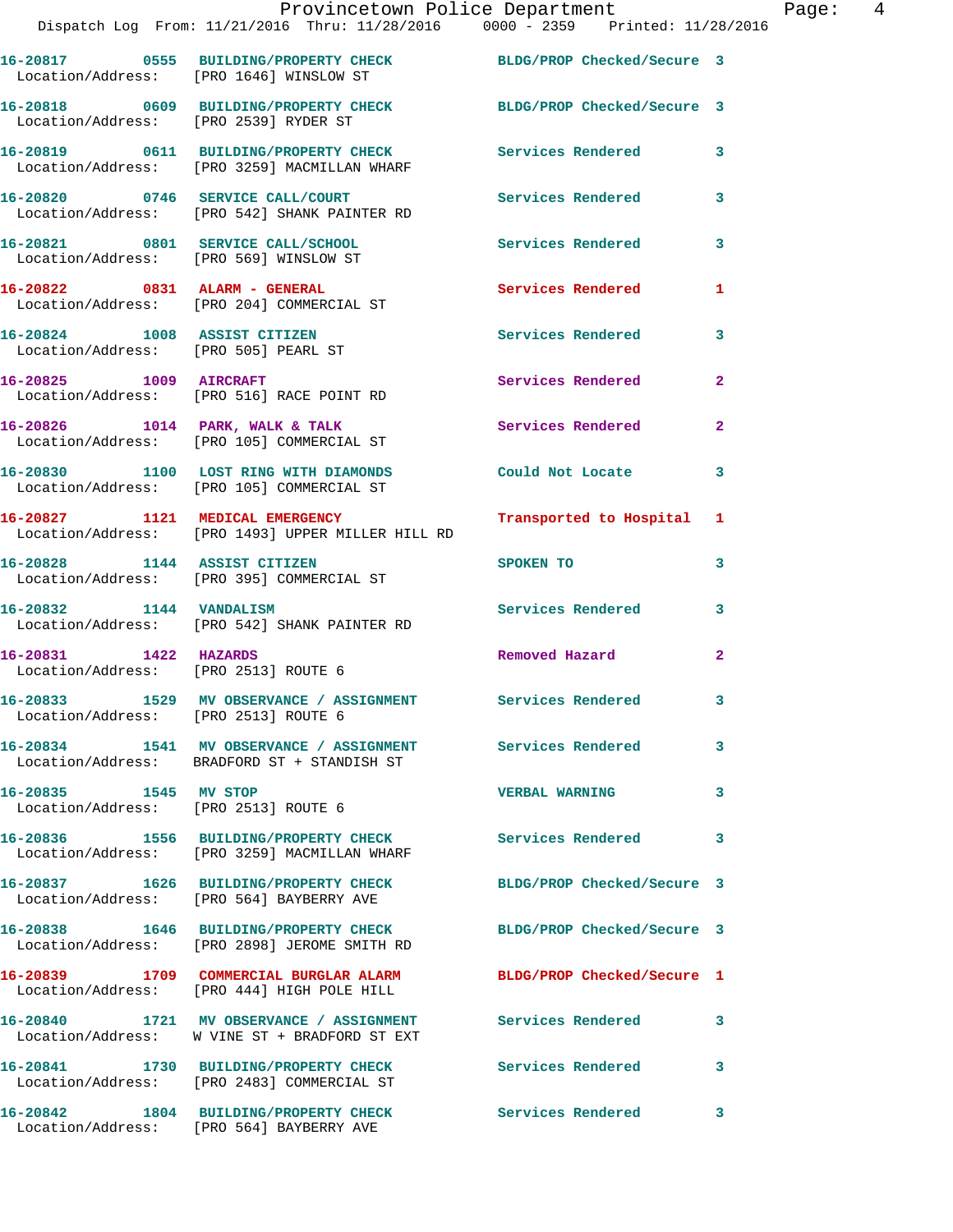|                                    | 16-20843 1929 BUILDING/PROPERTY CHECK<br>Location/Address: [PRO 1638] COMMERCIAL ST   | BLDG/PROP Checked/Secure 3                                             |   |    |
|------------------------------------|---------------------------------------------------------------------------------------|------------------------------------------------------------------------|---|----|
|                                    | 16-20845 1958 BUILDING/PROPERTY CHECK<br>Location/Address: [PRO 175] COMMERCIAL ST    | BLDG/PROP Checked/Secure 3                                             |   |    |
|                                    | Location/Address: [PRO 94] BRADFORD ST                                                | 16-20846 2001 MV OBSERVANCE / ASSIGNMENT Services Rendered 3           |   |    |
|                                    | 16-20848 2052 BUILDING/PROPERTY CHECK<br>Location/Address: [PRO 530] SHANK PAINTER RD | BLDG/PROP Checked/Secure 3                                             |   |    |
|                                    | Location/Address: [PRO 2543] MACMILLAN WHARF                                          | 16-20847 2057 BUILDING/PROPERTY CHECK BLDG/PROP Checked/Secure 3       |   |    |
|                                    | Location/Address: [PRO 2521] ROUTE 6                                                  | 16-20849 2113 MV OBSERVANCE / ASSIGNMENT Services Rendered 3           |   |    |
|                                    | Location/Address: [PRO 1778] SHANK PAINTER RD                                         | 16-20850 2324 BUILDING/PROPERTY CHECK BLDG/PROP Checked/Secure 3       |   |    |
|                                    | Location/Address: [PRO 521] ROUTE 6                                                   | 16-20851 2329 BUILDING/PROPERTY CHECK Services Rendered                | 3 |    |
|                                    | Location/Address: [PRO 3912] SHANK PAINTER RD                                         | 16-20852 2333 MV OBSERVANCE / ASSIGNMENT Services Rendered 3           |   |    |
| For Date: $11/23/2016$ - Wednesday |                                                                                       |                                                                        |   |    |
|                                    | 16-20853 0000 LOBBY TRAFFIC<br>Location/Address: [PRO 542] SHANK PAINTER RD           | Services Rendered 2                                                    |   | 20 |
|                                    | Location/Address: [PRO 1646] WINSLOW ST                                               | 16-20854 0007 BUILDING/PROPERTY CHECK BLDG/PROP Checked/Secure 3       |   |    |
|                                    | Location/Address: BRADFORD ST + HIGH POLE HILL                                        |                                                                        | 3 |    |
|                                    | Location/Address: [PRO 2483] COMMERCIAL ST                                            | 16-20856 0105 BUILDING/PROPERTY CHECK Services Rendered                | 3 |    |
|                                    | Location/Address: [PRO 3430] COMMERCIAL ST                                            | 16-20858 0116 MV OBSERVANCE / ASSIGNMENT Services Rendered             | 3 |    |
|                                    | 16-20857 0121 BUILDING/PROPERTY CHECK<br>Location/Address: [PRO 440] HARRY KEMP WAY   | BLDG/PROP Checked/Secure 3                                             |   |    |
|                                    | Location/Address: BRADFORD ST + HOWLAND ST                                            | 16-20859 0127 MV OBSERVANCE / ASSIGNMENT Services Rendered             | 3 |    |
|                                    | 16-20860 0214 BUILDING/PROPERTY CHECK<br>Location/Address: [PRO 1780] JOHNSON ST      | BLDG/PROP Checked/Secure 3                                             |   |    |
|                                    | 16-20861 0222 BUILDING/PROPERTY CHECK<br>Location/Address: [PRO 2977] COMMERCIAL ST   | Services Rendered                                                      | 3 |    |
|                                    | 16-20862 0227 BUILDING/PROPERTY CHECK<br>Location/Address: [PRO 1638] COMMERCIAL ST   | BLDG/PROP Checked/Secure 3                                             |   |    |
|                                    | Location/Address: [PRO 2489] BRADFORD ST                                              | 16-20863      0229   MV OBSERVANCE / ASSIGNMENT      Services Rendered | 3 |    |
|                                    | 16-20864 0238 BUILDING/PROPERTY CHECK<br>Location/Address: [PRO 433] RYDER ST EXT     | <b>Services Rendered</b>                                               | 3 |    |
|                                    | Location/Address: [PRO 545] SHANK PAINTER RD                                          | BLDG/PROP Checked/Secure 3                                             |   |    |
|                                    | 16-20866 0400 BUILDING/PROPERTY CHECK                                                 | BLDG/PROP Checked/Secure 3                                             |   |    |
|                                    |                                                                                       |                                                                        |   |    |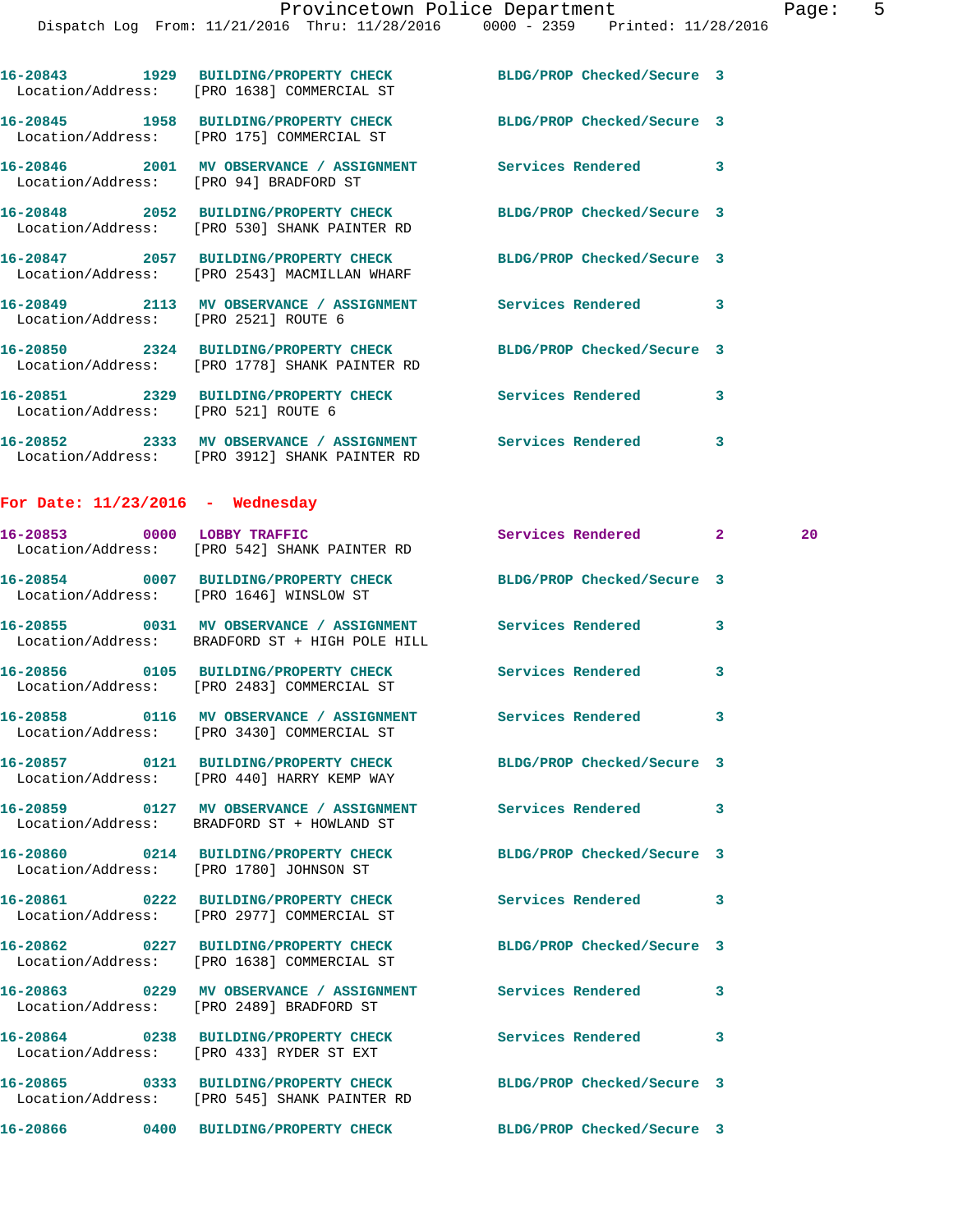|                                                                    | Provincetown Police Department<br>Dispatch Log From: 11/21/2016 Thru: 11/28/2016 0000 - 2359 Printed: 11/28/2016 |                            |              |
|--------------------------------------------------------------------|------------------------------------------------------------------------------------------------------------------|----------------------------|--------------|
|                                                                    | Location/Address: [PRO 3894] BRADFORD ST                                                                         |                            |              |
|                                                                    | 16-20867 0432 BUILDING/PROPERTY CHECK BLDG/PROP Checked/Secure 3<br>Location/Address: [PRO 516] RACE POINT RD    |                            |              |
|                                                                    | 16-20868 0436 MV OBSERVANCE / ASSIGNMENT Services Rendered<br>Location/Address: [PRO 106] COMMERCIAL ST          |                            | $\mathbf{3}$ |
|                                                                    | 16-20869 0447 PARK, WALK & TALK<br>Location/Address: [PRO 516] RACE POINT RD                                     | Services Rendered          | $\mathbf{2}$ |
|                                                                    | 16-20870 0553 BUILDING/PROPERTY CHECK Services Rendered<br>Location/Address: [PRO 3318] CEMETERY RD              |                            | 3            |
|                                                                    | 16-20871 0553 BUILDING/PROPERTY CHECK<br>Location/Address: [PRO 3317] CEMETERY RD                                | Services Rendered          | 3            |
|                                                                    | 16-20872 0600 BUILDING/PROPERTY CHECK<br>Location/Address: [PRO 2206] COMMERCIAL ST                              | <b>Services Rendered</b>   | 3            |
|                                                                    | 16-20873 0614 BUILDING/PROPERTY CHECK<br>Location/Address: [PRO 413] CONWELL ST                                  | BLDG/PROP Checked/Secure 3 |              |
|                                                                    | 16-20875 0727 PATIENT ASSIST<br>Location/Address: [PRO 395] COMMERCIAL ST                                        | <b>Services Rendered</b>   | 1            |
|                                                                    | 16-20876 0751 BUILDING/PROPERTY CHECK<br>Location/Address: [PRO 1783] FRANKLIN ST                                | Services Rendered          | 3            |
|                                                                    | 16-20877 0814 COURT RUN<br>Location/Address: [PRO 542] SHANK PAINTER RD                                          | <b>Services Rendered</b>   | 3            |
|                                                                    | 16-20878 0825 PARKED MV COMPLAINT<br>Location/Address: BANGS ST + BRADFORD ST                                    | Services Rendered          | $\mathbf{2}$ |
| Location/Address: [PRO 3440] ROUTE 6                               | 16-20879 0829 MV OBSERVANCE / ASSIGNMENT Services Rendered                                                       |                            | 3            |
| 16-20880 0846 VERBAL SPEED<br>Location/Address: [PRO 2513] ROUTE 6 |                                                                                                                  | <b>VERBAL WARNING</b>      | 3            |
| 16-20881 0855 MV STOP<br>Location/Address: [PRO 2519] ROUTE 6      |                                                                                                                  | <b>VERBAL WARNING</b>      | 3            |
|                                                                    | 16-20882 0907 COMPLAINT/ARGUMENT<br>Location/Address: [PRO 1892] SHANK PAINTER RD                                | Services Rendered          | 3            |
|                                                                    | 16-20883 0908 VERBAL HEADLIGHT<br>Location/Address: [PRO 542] SHANK PAINTER RD                                   | <b>VERBAL WARNING</b>      | 3            |
|                                                                    | 16-20884 0924 BUILDING/PROPERTY CHECK Services Rendered<br>Location/Address: [PRO 3296] SHANK PAINTER RD         |                            | 3            |
|                                                                    | 16-20885 0958 BUILDING/PROPERTY CHECK<br>Location/Address: [PRO 3670] SHANK PAINTER RD                           | <b>Services Rendered</b>   | 3            |
| Location/Address: [PRO 94] BRADFORD ST                             | 16-20886 1108 MV OBSERVANCE / ASSIGNMENT Services Rendered                                                       |                            | 3            |
|                                                                    | 16-20887 1208 UTILITY TRAILER COMPLAINT Services Rendered<br>Location/Address: [PRO 2491] COMMERCIAL ST          |                            | 2            |
| Location/Address: [PRO 16] BRADFORD ST                             | 16-20888 1216 BUILDING/PROPERTY CHECK Services Rendered                                                          |                            | 3            |
|                                                                    | 16-20889 1237 ILLEGALLY PARKED MV<br>Location/Address: [PRO 1929] COMMERCIAL ST                                  | Services Rendered          | $\mathbf{2}$ |
|                                                                    | 16-20890 1244 PARK, WALK & TALK<br>Location/Address: [PRO 105] COMMERCIAL ST                                     | Services Rendered          | $\mathbf{2}$ |

Page: 6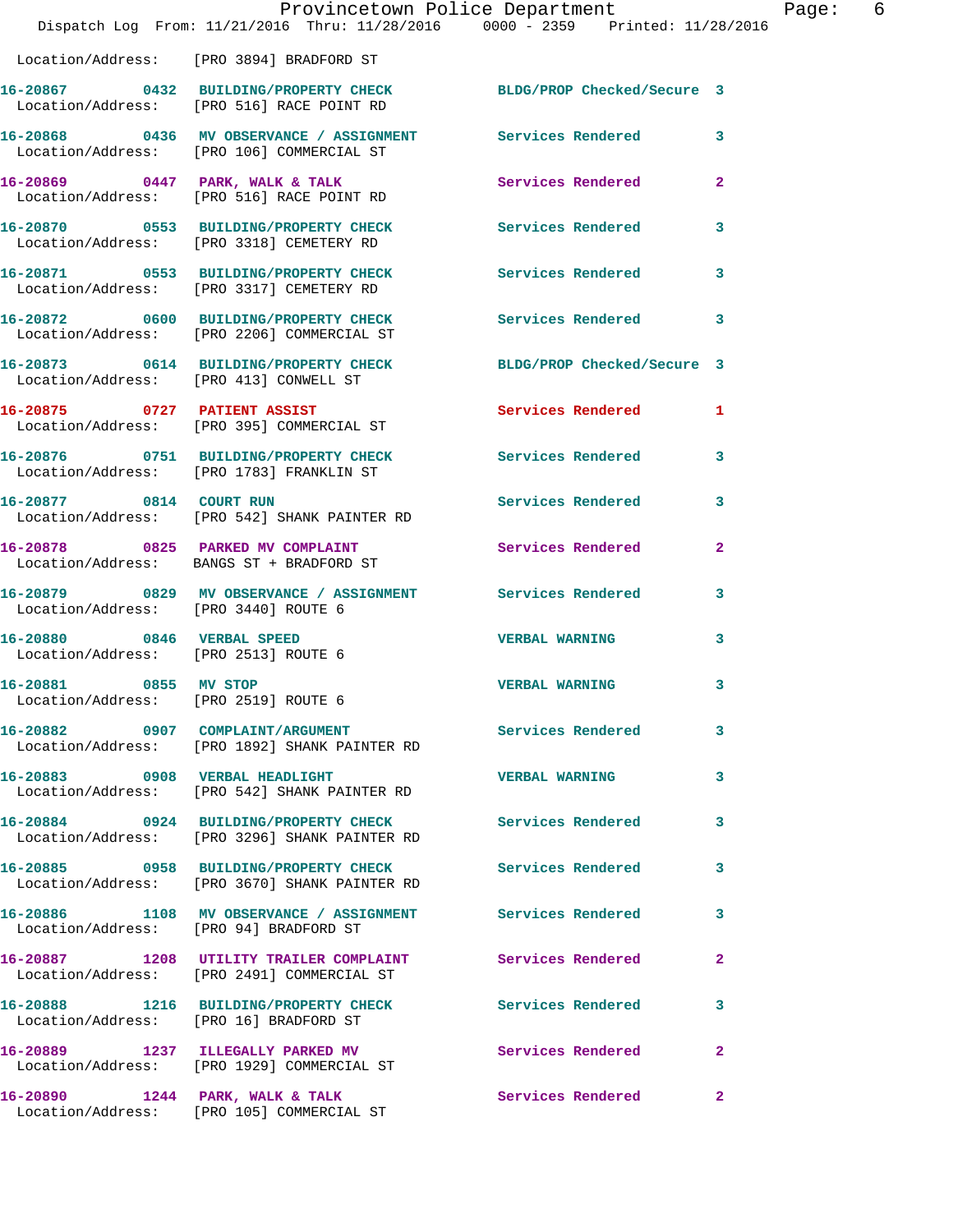|                                                               | Provincetown Police Department                                                                                |                            |                |
|---------------------------------------------------------------|---------------------------------------------------------------------------------------------------------------|----------------------------|----------------|
|                                                               | Dispatch Log From: 11/21/2016 Thru: 11/28/2016 0000 - 2359 Printed: 11/28/2016                                |                            |                |
|                                                               | 16-20891 1315 PARK, WALK & TALK 1999 Services Rendered<br>Location: [PRO 3431] LOPES SQUARE                   |                            | $\mathbf{2}$   |
|                                                               | 16-20892 1339 VERBAL SPEED<br>Location/Address: [PRO 2513] ROUTE 6                                            | <b>VERBAL WARNING</b>      | 3              |
|                                                               | 16-20893 1512 MV OBSERVANCE / ASSIGNMENT Services Rendered<br>Location/Address: ROUTE 6 + SNAIL RD            |                            | 3              |
| 16-20894 1533 MV STOP                                         | Location/Address: [PRO 2521] ROUTE 6                                                                          | <b>VERBAL WARNING</b>      | 3              |
|                                                               | 16-20895 1543 BUILDING/PROPERTY CHECK<br>Location/Address: [PRO 2483] COMMERCIAL ST                           | BLDG/PROP Checked/Secure 3 |                |
|                                                               | 16-20896 1624 MONUMENT LIGHTING<br>Location/Address: [PRO 444] HIGH POLE HILL                                 | <b>Services Rendered</b>   | 3              |
|                                                               | 16-20897 1633 PARK, WALK & TALK<br>Location/Address: [PRO 105] COMMERCIAL ST                                  | Services Rendered          | $\overline{a}$ |
| Location/Address: CONWELL ST                                  | 16-20898 1656 MV OBSERVANCE / ASSIGNMENT Services Rendered                                                    |                            | 3              |
| 16-20899 1844 MV STOP                                         | Location/Address: JEROME SMITH RD + WINSLOW ST                                                                | <b>VERBAL WARNING</b>      | 3              |
| 16-20900 1941 MV STOP<br>Location/Address: [PRO 2479] ROUTE 6 |                                                                                                               | <b>VERBAL WARNING</b>      | 3              |
| 16-20901 1947 MV STOP<br>Location/Address: ROUTE 6            |                                                                                                               | <b>VERBAL WARNING</b>      | 3              |
|                                                               | 16-20902 2114 BUILDING/PROPERTY CHECK BLDG/PROP Checked/Secure 3<br>Location/Address: [PRO 519] RACE POINT RD |                            |                |
| For Date: $11/24/2016$ - Thursday                             |                                                                                                               |                            |                |
|                                                               | 16-20904 0012 LOBBY TRAFFIC<br>Location/Address: [PRO 542] SHANK PAINTER RD                                   | Services Rendered          | $\mathbf{2}$   |
| 16-20905                                                      | 0015 MV OBSERVANCE / ASSIGNMENT<br>Location/Address: [PRO 2489] BRADFORD ST                                   | Services Rendered          | 3              |
|                                                               | 16-20906 0021 MV OBSERVANCE / ASSIGNMENT Services Rendered<br>Location/Address: COMMERCIAL ST + SNAIL RD      |                            | 3              |
|                                                               | 16-20907 0053 BUILDING/PROPERTY CHECK<br>Location/Address: [PRO 530] SHANK PAINTER RD                         | BLDG/PROP Checked/Secure 3 |                |
|                                                               | 16-20908 0058 BUILDING/PROPERTY CHECK<br>Location/Address: [PRO 175] COMMERCIAL ST                            | BLDG/PROP Checked/Secure 3 |                |
|                                                               | 16-20909 0101 MV OBSERVANCE / ASSIGNMENT Services Rendered<br>Location/Address: [PRO 2577] BRADFORD ST        |                            | 3              |
|                                                               | 16-20910 0112 VERBAL SPEED<br>Location/Address: [PRO 2022] CONWELL ST                                         | <b>VERBAL WARNING</b>      | 3              |
| Location/Address: PROVINCELANDS RD                            | 16-20911 0113 MV OBSERVANCE / ASSIGNMENT Services Rendered                                                    |                            | 3              |
|                                                               | 16-20912 0141 BUILDING/PROPERTY CHECK<br>Location/Address: [PRO 444] HIGH POLE HILL                           | BLDG/PROP Checked/Secure 3 |                |
| Location/Address: MACMILLAN WHARF                             | 16-20913 0142 BUILDING/PROPERTY CHECK                                                                         | No Action Required         | 3              |
|                                                               | 16-20914 0151 BUILDING/PROPERTY CHECK<br>Location/Address: [PRO 182] COMMERCIAL ST                            | BLDG/PROP Checked/Secure 3 |                |

Page:  $7$ <br>016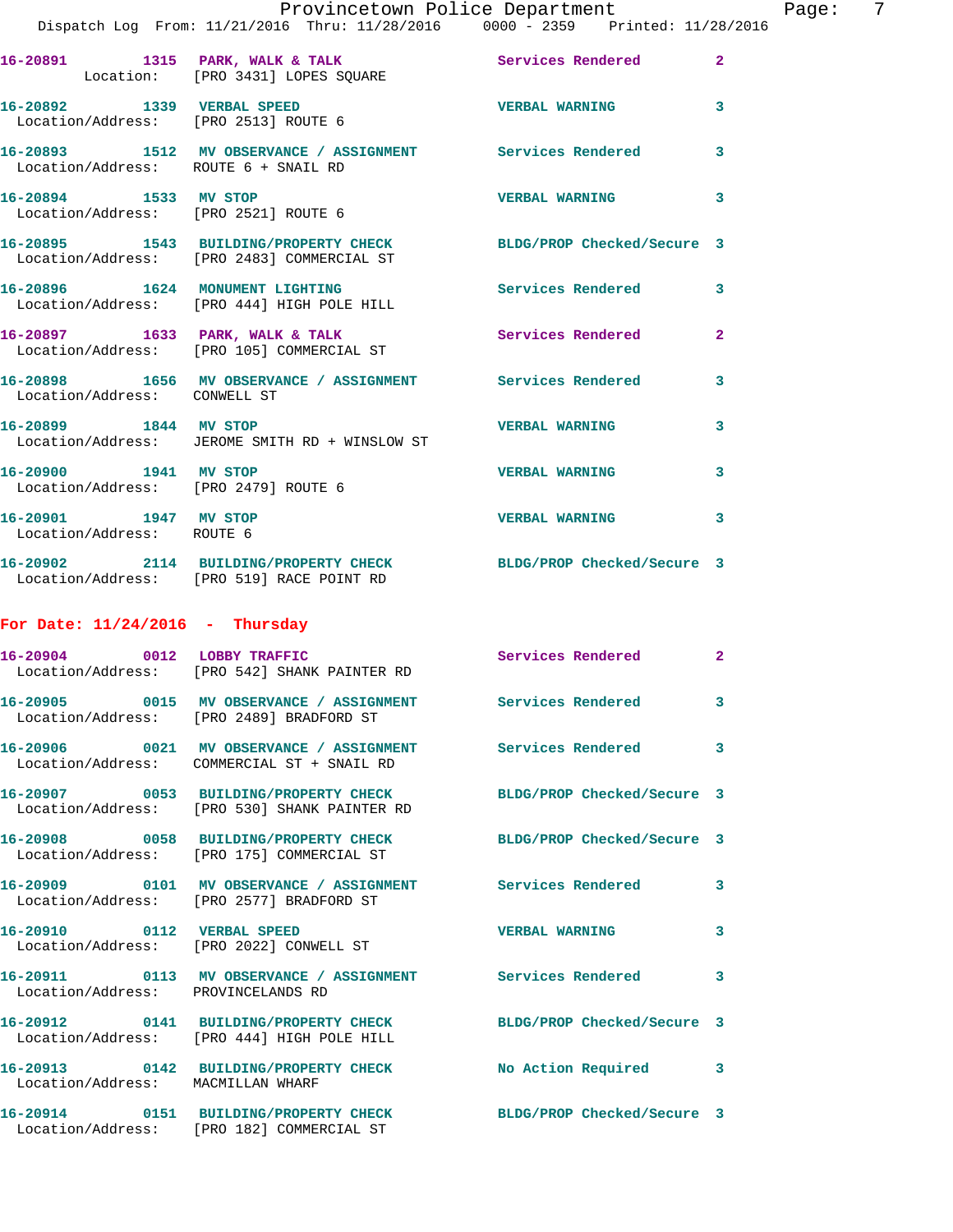|                                                      | 16-20915 0207 BUILDING/PROPERTY CHECK Services Rendered<br>Location/Address: [PRO 2483] COMMERCIAL ST    |                            | $\mathbf{3}$ |
|------------------------------------------------------|----------------------------------------------------------------------------------------------------------|----------------------------|--------------|
|                                                      | 16-20916 0214 MV OBSERVANCE / ASSIGNMENT<br>Location/Address: [PRO 106] COMMERCIAL ST                    | <b>Services Rendered</b>   | 3            |
|                                                      | 16-20917 0224 BUILDING/PROPERTY CHECK<br>Location/Address: [PRO 1638] COMMERCIAL ST                      | BLDG/PROP Checked/Secure 3 |              |
|                                                      | 16-20918 0224 BUILDING/PROPERTY CHECK<br>Location/Address: [PRO 2490] PROVINCELANDS RD                   | BLDG/PROP Checked/Secure 3 |              |
|                                                      | 16-20919 0233 BUILDING/PROPERTY CHECK<br>Location/Address: [PRO 3266] RACE POINT RD                      | BLDG/PROP Checked/Secure 3 |              |
|                                                      | 16-20920  0414 MV OBSERVANCE / ASSIGNMENT  Services Rendered<br>Location/Address: [PRO 2489] BRADFORD ST |                            | 3            |
|                                                      | 16-20921 0526 BUILDING/PROPERTY CHECK<br>Location/Address: [PRO 2499] RACE POINT RD                      | Services Rendered          | 3            |
| Location/Address: ROUTE 6                            | 16-20922 0537 MV OBSERVANCE / ASSIGNMENT                                                                 | No Action Required         | 3            |
|                                                      | 16-20923 0552 FLIGHT COVERAGE<br>Location/Address: [PRO 516] RACE POINT RD                               | Services Rendered          | $\mathbf{2}$ |
|                                                      | 16-20924 0600 BUILDING/PROPERTY CHECK<br>Location/Address: [PRO 440] HARRY KEMP WAY                      | BLDG/PROP Checked/Secure 3 |              |
|                                                      | 16-20925 0608 BUILDING/PROPERTY CHECK<br>Location/Address: [PRO 519] RACE POINT RD                       | BLDG/PROP Checked/Secure 3 |              |
|                                                      | 16-20926 0826 PARK, WALK & TALK<br>Location/Address: [PRO 2977] COMMERCIAL ST                            | Services Rendered 2        |              |
|                                                      | 16-20927 0913 UNKNOWN MEDICAL/TRANSPORT<br>Location/Address: [PRO 1207] COMMERCIAL ST                    | Transported to Hospital 1  |              |
|                                                      | 16-20929 0936 BUILDING/PROPERTY CHECK<br>Location/Address: [PRO 3392] COMMERCIAL ST                      | Services Rendered          | 3            |
|                                                      | 16-20930 1208 BUILDING/PROPERTY CHECK<br>Location/Address: [PRO 3364] HARBOUR DR                         | Services Rendered          | 3            |
|                                                      | 16-20931 1237 DOG VS DOG<br>Location/Address: [PRO 3670] SHANK PAINTER RD                                | Services Rendered          | $\mathbf{2}$ |
| 16-20932 1306 ETOH/TRANSPORT                         | Location/Address: [PRO 708] PILGRIM HEIGHTS RD                                                           | Transported to Hospital 1  |              |
| 16-20934 1338 ABDOMINAL PAIN                         | Location/Address: [PRO 2611] COMMERCIAL ST                                                               | Transported to Hospital 1  |              |
|                                                      | 16-20936 1612 RESIDENTIAL BURGLAR ALARM<br>Location/Address: [PRO 2667] CAPTAIN BERTIES WAY              | BLDG/PROP Checked/Secure 1 |              |
| 16-20937 1634 COMPLAINT<br>Location/Address: ROUTE 6 |                                                                                                          | <b>GONE ON ARRIVAL</b>     | 3            |
|                                                      | 16-20938 1706 PARKING COMPLAINT / GENERAL<br>Location/Address: [PRO 1048] PEARL ST                       | No Action Required         | 3            |
| 16-20939 1843 MV STOP                                | Location/Address: [PRO 3746] BRADFORD ST EXT                                                             | <b>VERBAL WARNING</b>      | 3            |
| Location/Address: MACMILLAN WHARF                    | 16-20940 1848 BUILDING/PROPERTY CHECK                                                                    | No Action Required         | 3            |
| 16-20941                                             | 1929 BUILDING/PROPERTY CHECK                                                                             | No Action Required         | 3            |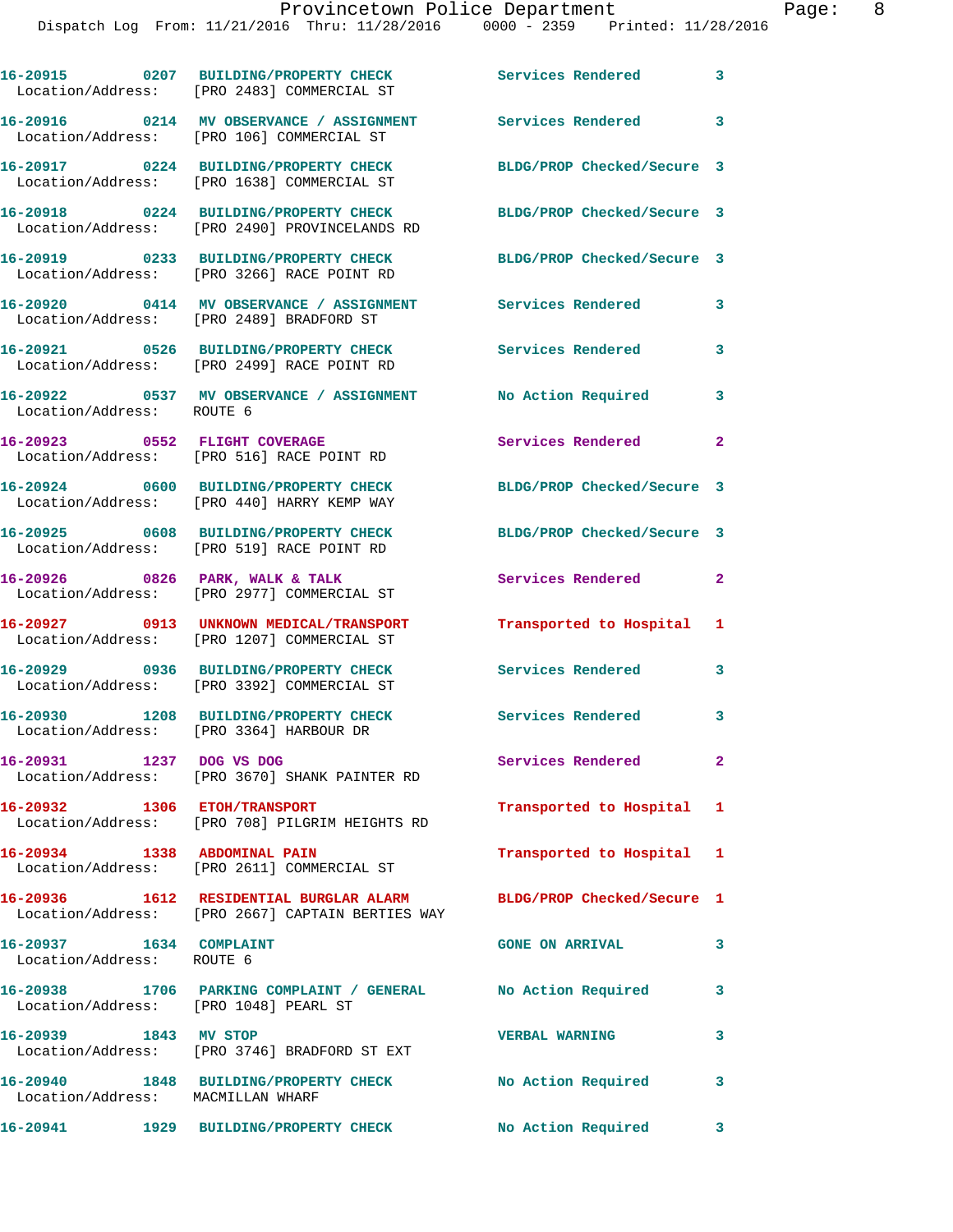|                                                    | Provincetown Police Department<br>Dispatch Log From: 11/21/2016 Thru: 11/28/2016 0000 - 2359 Printed: 11/28/2016 |                          |                         | Page: 9 |  |
|----------------------------------------------------|------------------------------------------------------------------------------------------------------------------|--------------------------|-------------------------|---------|--|
|                                                    | Location/Address: [PRO 3266] RACE POINT RD                                                                       |                          |                         |         |  |
|                                                    | 16-20942 2212 MISSING CAT<br>Location/Address: [PRO 667] COMMERCIAL ST                                           | Services Rendered 3      |                         |         |  |
|                                                    | 16-20943 2230 ASSIST CITIZEN Services Rendered 3<br>Location/Address: [PRO 395] COMMERCIAL ST                    |                          |                         |         |  |
|                                                    | 16-20945 2333 MV COMPLAINT<br>Location/Address: COMMERCIAL ST + DYER ST                                          | SPOKEN TO                | $\mathbf{2}$            |         |  |
|                                                    | 16-20946 2354 BUILDING/PROPERTY CHECK Services Rendered 3<br>Location/Address: [PRO 564] BAYBERRY AVE            |                          |                         |         |  |
| For Date: $11/25/2016$ - Friday                    |                                                                                                                  |                          |                         |         |  |
|                                                    | 16-20947 0001 LOBBY TRAFFIC<br>Location/Address: [PRO 542] SHANK PAINTER RD                                      | Services Rendered 2      |                         | 21      |  |
|                                                    | 16-20948 0004 BUILDING/PROPERTY CHECK No Action Required 3<br>Location/Address: [PRO 182] COMMERCIAL ST          |                          |                         |         |  |
| Location/Address: ROUTE 6 + SNAIL RD               | 16-20949 0015 MV OBSERVANCE / ASSIGNMENT Services Rendered 3                                                     |                          |                         |         |  |
|                                                    | 16-20950 0556 BUILDING/PROPERTY CHECK Services Rendered 3<br>Location/Address: [PRO 2483] COMMERCIAL ST          |                          |                         |         |  |
| Location/Address: ROUTE 6                          | 16-20951 0602 MV OBSERVANCE / ASSIGNMENT No Action Required 3                                                    |                          |                         |         |  |
|                                                    | 16-20952 0721 B & E BURGLARY<br>Location/Address: [PRO 246] COMMERCIAL ST                                        | <b>Unfounded</b>         | $\mathbf{2}$            |         |  |
| Location/Address: [PRO 3440] ROUTE 6               | 16-20953 0752 MV OBSERVANCE / ASSIGNMENT Services Rendered 3                                                     |                          |                         |         |  |
| 16-20954 0817 MV STOP<br>Location/Address: ROUTE 6 |                                                                                                                  | <b>VERBAL WARNING</b>    | $\overline{\mathbf{3}}$ |         |  |
|                                                    | 16-20955 0830 TOYS FOR TOTS COLLECTIONS Services Rendered<br>Location: TOWN OF PROVINCETOWN                      |                          | $\overline{\mathbf{3}}$ |         |  |
|                                                    | 16-20956 0844 BIKES TAGGED<br>Location/Address: [PRO 105] COMMERCIAL ST                                          | Services Rendered 2      |                         | 6       |  |
|                                                    | 16-20958 1017 ALARM - FIRE WORK<br>Location/Address: [PRO 2702] COMMERCIAL ST                                    | <b>Services Rendered</b> | $\mathbf{1}$            |         |  |
|                                                    | 16-20959 1109 GARDEN DAMAGE<br>Location/Address: [PRO 639] CENTER ST                                             | Services Rendered 3      |                         |         |  |
|                                                    | 16-20960 1133 LOW-HANGING WIRE<br>Location/Address: [PRO 417] COMMERCIAL ST                                      | Unfounded                | $\mathbf{2}$            |         |  |
|                                                    | 16-20961 1242 BUILDING/PROPERTY CHECK Services Rendered 3<br>Location/Address: [PRO 3296] SHANK PAINTER RD       |                          |                         |         |  |
|                                                    | 16-20962 1306 DOG BITE INCIDENT Services Rendered<br>Location/Address: [PRO 440] HARRY KEMP WAY                  |                          | $\mathbf{2}$            |         |  |
|                                                    | 16-20963 1419 BUILDING/PROPERTY CHECK Services Rendered 3<br>Location/Address: [PRO 16] BRADFORD ST              |                          |                         |         |  |
|                                                    | 16-20964 1443 PARKED MV HIT AND RUN Services Rendered 2<br>Location/Address: HOWLAND ST + COMMERCIAL ST          |                          |                         |         |  |
|                                                    | 16-20965 1512 BUILDING/PROPERTY CHECK BLDG/PROP Checked/Secure 3<br>Location/Address: [PRO 2543] MACMILLAN WHARF |                          |                         |         |  |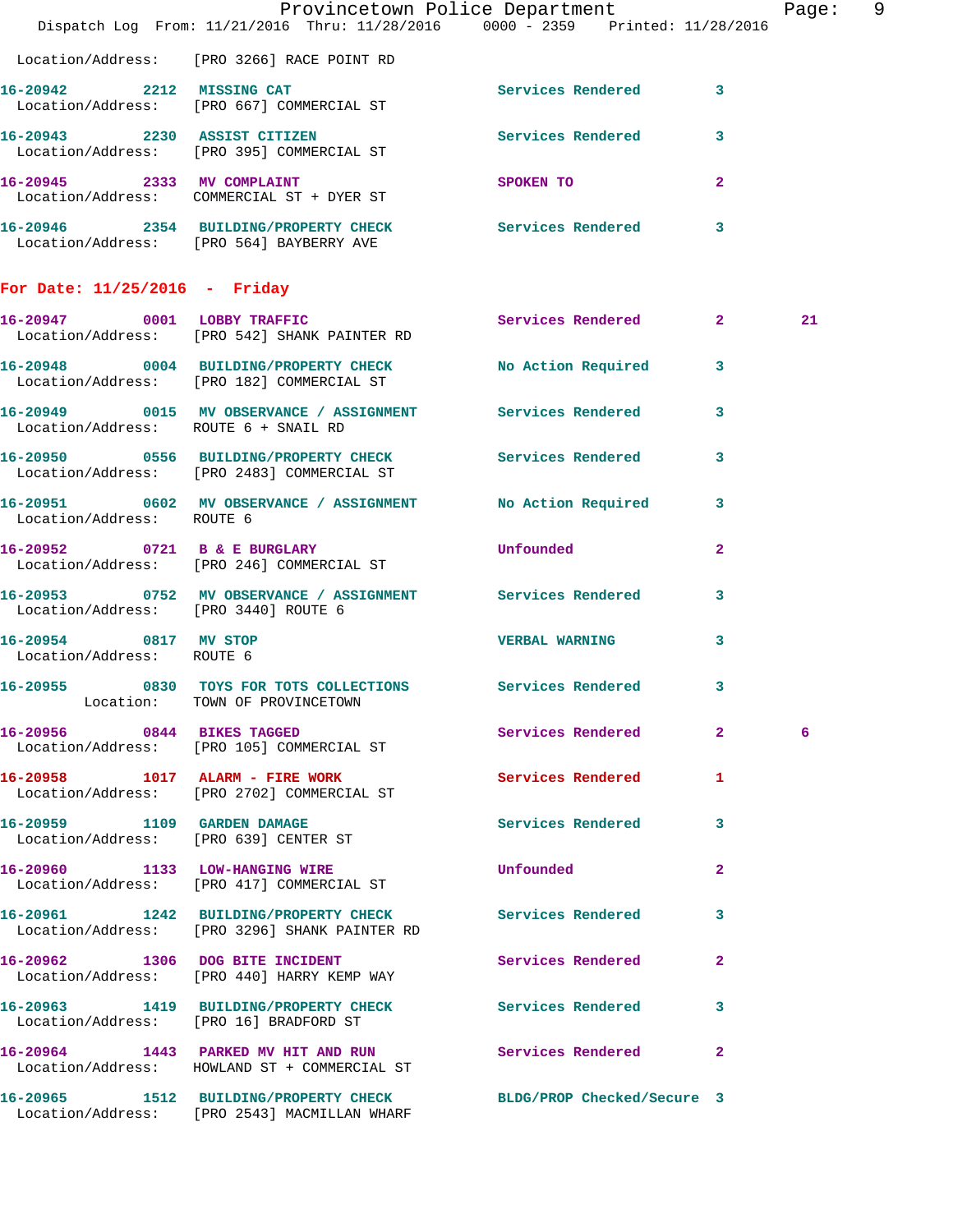|                                      | Provincetown Police Department Fage: 10<br>Dispatch Log From: 11/21/2016 Thru: 11/28/2016 0000 - 2359 Printed: 11/28/2016 |                          |                |    |  |
|--------------------------------------|---------------------------------------------------------------------------------------------------------------------------|--------------------------|----------------|----|--|
|                                      | 16-20967 1520 BUILDING/PROPERTY CHECK BLDG/PROP Checked/Secure 3<br>Location/Address: [PRO 1778] SHANK PAINTER RD         |                          |                |    |  |
| Location/Address: HARRY KEMP WAY     | 16-20966 1525 MV OBSERVANCE / ASSIGNMENT Services Rendered 3                                                              |                          |                |    |  |
|                                      | 16-20968 1528 PARK, WALK & TALK 1998 Services Rendered 2<br>Location/Address: [PRO 175] COMMERCIAL ST                     |                          |                |    |  |
|                                      | 16-20969 1633 MV OBSERVANCE / ASSIGNMENT Services Rendered 3<br>Location/Address: [PRO 537] SHANK PAINTER RD              |                          |                |    |  |
|                                      | 16-20970 1702 FALL/EVALUATION<br>Location/Address: [PRO 2683] COMMERCIAL ST                                               | <b>Services Rendered</b> | 1              |    |  |
|                                      | 16-20971 1804 CHEST PAINS/TRANSPORT Transported to Hospital 1<br>Location/Address: [PRO 3374] COMMERCIAL ST               |                          |                |    |  |
|                                      | 16-20973 1912 PARKED TRUCK COMPLAINT Services Rendered 2<br>Location/Address: [PRO 2223] BREWSTER ST                      |                          |                |    |  |
|                                      | 16-20974 1919 CUSTOMER WALK-OUT Services Rendered 2<br>Location/Address: [PRO 399] COMMERCIAL ST                          |                          |                |    |  |
|                                      | 16-20975   1927   BUILDING/PROPERTY CHECK   BLDG/PROP Checked/Secure   3<br>Location/Address: [PRO 182] COMMERCIAL ST     |                          |                |    |  |
|                                      | 16-20976 1934 HOLD-UP ALARM<br>Location/Address: [PRO 3296] SHANK PAINTER RD                                              | False Alarm              | 1              |    |  |
|                                      | 16-20977 1946 COMPLAINT<br>Location/Address: [PRO 542] SHANK PAINTER RD                                                   | Services Rendered 3      |                |    |  |
|                                      | 16-20978 2004 ASSIST CITIZEN<br>Location/Address: [PRO 395] COMMERCIAL ST                                                 | Services Rendered 3      |                |    |  |
|                                      | 16-20980 2300 BUILDING/PROPERTY CHECK Services Rendered 3<br>Location/Address: [PRO 75] CAPTAIN BERTIES WAY               |                          |                |    |  |
|                                      | 16-20979 2303 MV STOP<br>Location/Address: BRADFORD ST + RYDER ST                                                         | <b>VERBAL WARNING</b>    | 3              |    |  |
| 16-20985 2307 BAR CHECK              | Location/Address: [PRO 272] COMMERCIAL ST                                                                                 | Services Rendered        | 2              |    |  |
|                                      | 16-20982 2311 LOST WALLET/FOUND Services Rendered 3<br>Location/Address: [PRO 444] HIGH POLE HILL                         |                          |                |    |  |
|                                      | 16-20986 2316 BAR CHECK<br>Location/Address: [PRO 399] COMMERCIAL ST                                                      | Services Rendered        | $\overline{2}$ |    |  |
|                                      | 16-20983 2320 BUILDING/PROPERTY CHECK BLDG/PROP Checked/Secure 3<br>Location/Address: [PRO 1840] COMMERCIAL ST            |                          |                |    |  |
| Location/Address: ROUTE 6 + SNAIL RD | 16-20984 2323 MV OBSERVANCE / ASSIGNMENT Services Rendered                                                                |                          | 3              |    |  |
|                                      | 16-20987 2350 BUILDING/PROPERTY CHECK Services Rendered<br>Location/Address: [PRO 2977] COMMERCIAL ST                     |                          | 3              |    |  |
| For Date: $11/26/2016$ - Saturday    |                                                                                                                           |                          |                |    |  |
|                                      | 16-20988 0002 LOBBY TRAFFIC<br>Location/Address: [PRO 542] SHANK PAINTER RD                                               | Services Rendered 2      |                | 24 |  |
|                                      | 16-20989 0022 BUILDING/PROPERTY CHECK<br>Location/Address: [PRO 3430] COMMERCIAL ST                                       | Services Rendered 3      |                |    |  |

**16-20991 0029 BOAT/HARBORMASTER No Action Required 2** 

Location/Address: [PRO 2543] MACMILLAN WHARF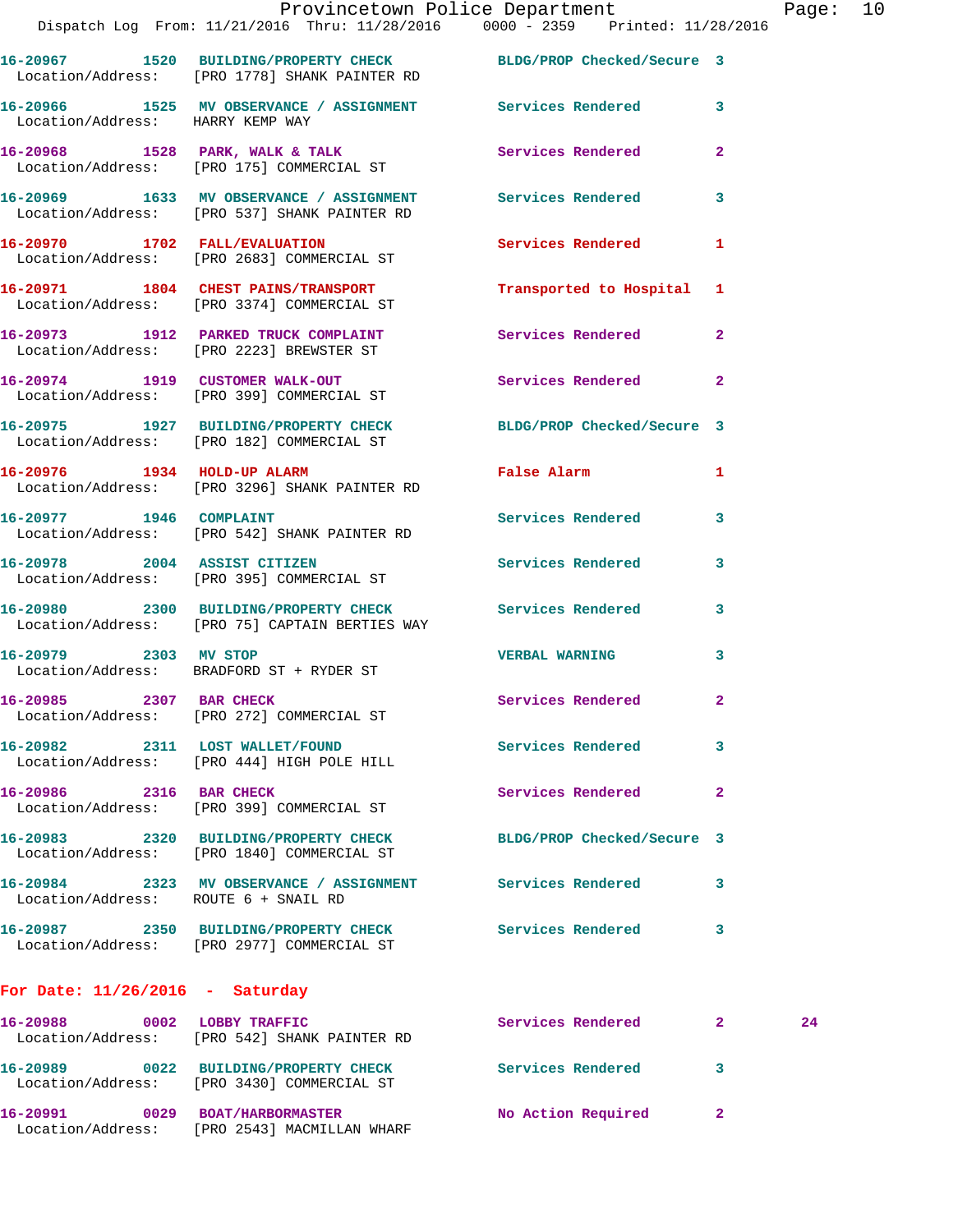| Location/Address: COMMERCIAL ST                                   | 16-20990 0030 PARK, WALK & TALK Services Rendered                                                                |                                          | $\mathbf{2}$ |
|-------------------------------------------------------------------|------------------------------------------------------------------------------------------------------------------|------------------------------------------|--------------|
| Location/Address: CONWELL ST + ROUTE 6                            | 16-20992 0101 MV OBSERVANCE / ASSIGNMENT Services Rendered                                                       |                                          | 3            |
| 16-20993 0111 DISTURBANCE                                         | Location/Address: [PRO 165] COMMERCIAL ST                                                                        | Services Rendered                        | 1            |
|                                                                   | 16-20994 0111 BUILDING/PROPERTY CHECK<br>Location/Address: [PRO 554] TREMONT ST                                  | BLDG/PROP Checked/Secure 3               |              |
|                                                                   | 16-20995 0112 BUILDING/PROPERTY CHECK<br>Location/Address: [PRO 1783] FRANKLIN ST                                | BLDG/PROP Checked/Secure 3               |              |
|                                                                   | 16-20996 0142 BUILDING/PROPERTY CHECK<br>Location/Address: [PRO 1778] SHANK PAINTER RD                           | BLDG/PROP Checked/Secure 3               |              |
| Location/Address: [PRO 2521] ROUTE 6                              | 16-20997 0146 MV OBSERVANCE / ASSIGNMENT                                                                         | Services Rendered 3                      |              |
|                                                                   | 16-20998 0228 BUILDING/PROPERTY CHECK<br>Location/Address: [PRO 1783] FRANKLIN ST                                | BLDG/PROP Checked/Secure 3               |              |
|                                                                   | 16-20999 0234 BUILDING/PROPERTY CHECK<br>Location/Address: [PRO 1646] WINSLOW ST                                 | BLDG/PROP Checked/Secure 3               |              |
| Location/Address: [PRO 521] ROUTE 6                               | 16-21000 0349 BUILDING/PROPERTY CHECK Services Rendered 3                                                        |                                          |              |
|                                                                   | 16-21001 0409 BUILDING/PROPERTY CHECK<br>Location/Address: [PRO 530] SHANK PAINTER RD                            | BLDG/PROP Checked/Secure 3               |              |
|                                                                   | 16-21002 0410 BUILDING/PROPERTY CHECK<br>Location/Address: [PRO 516] RACE POINT RD                               | BLDG/PROP Checked/Secure 3               |              |
|                                                                   | 16-21003 0513 MV OBSERVANCE / ASSIGNMENT<br>Location/Address: JEROME SMITH RD + SHANK PAINTER RD                 | <b>Services Rendered</b>                 | 3            |
|                                                                   | 16-21004 0535 BUILDING/PROPERTY CHECK<br>Location/Address: [PRO 545] SHANK PAINTER RD                            | BLDG/PROP Checked/Secure 3               |              |
| Location/Address: ROUTE 6 + SNAIL RD                              | 16-21005 0551 MV OBSERVANCE / ASSIGNMENT Services Rendered                                                       |                                          | 3            |
| 16-21006 0559 MV COMPLAINT                                        | Location/Address: [PRO 516] RACE POINT RD                                                                        | SPOKEN TO                                | $\mathbf{2}$ |
|                                                                   | 16-21007 0623 BUILDING/PROPERTY CHECK BLDG/PROP Checked/Secure 3<br>Location/Address: [PRO 99] COMMERCIAL ST     |                                          |              |
| 16-21008 0727 ALARM - GENERAL                                     | Location/Address: [PRO 440] HARRY KEMP WAY                                                                       | False Alarm                              | 1            |
|                                                                   | 16-21009 0840 ALARM - GENERAL<br>Location/Address: [PRO 3374] COMMERCIAL ST                                      | False Alarm                              | 1            |
|                                                                   | 16-21010 0952 PARKING COMPLAINT / GENERAL Citation/Warning Issued 3<br>Location/Address: [PRO 642] COMMERCIAL ST |                                          |              |
|                                                                   | 16-21011 1055 SUSPICIOUS ACTIVITY<br>Location/Address: [PRO 858] COMMERCIAL ST                                   | Services Rendered                        | $\mathbf{2}$ |
| 16-21012 1119 KEEP THE PEACE                                      | Location/Address: [PRO 943] HARRY KEMP WAY                                                                       | Services Rendered                        | $\mathbf{2}$ |
| 16-21013 1202 MV DISABLED<br>Location/Address: [PRO 2521] ROUTE 6 |                                                                                                                  | Services Rendered                        | $\mathbf{2}$ |
| 16-21014 1211 VERBAL HEADLIGHT                                    |                                                                                                                  | <b>VERBAL WARNING</b><br>$\sim$ $\sim$ 3 |              |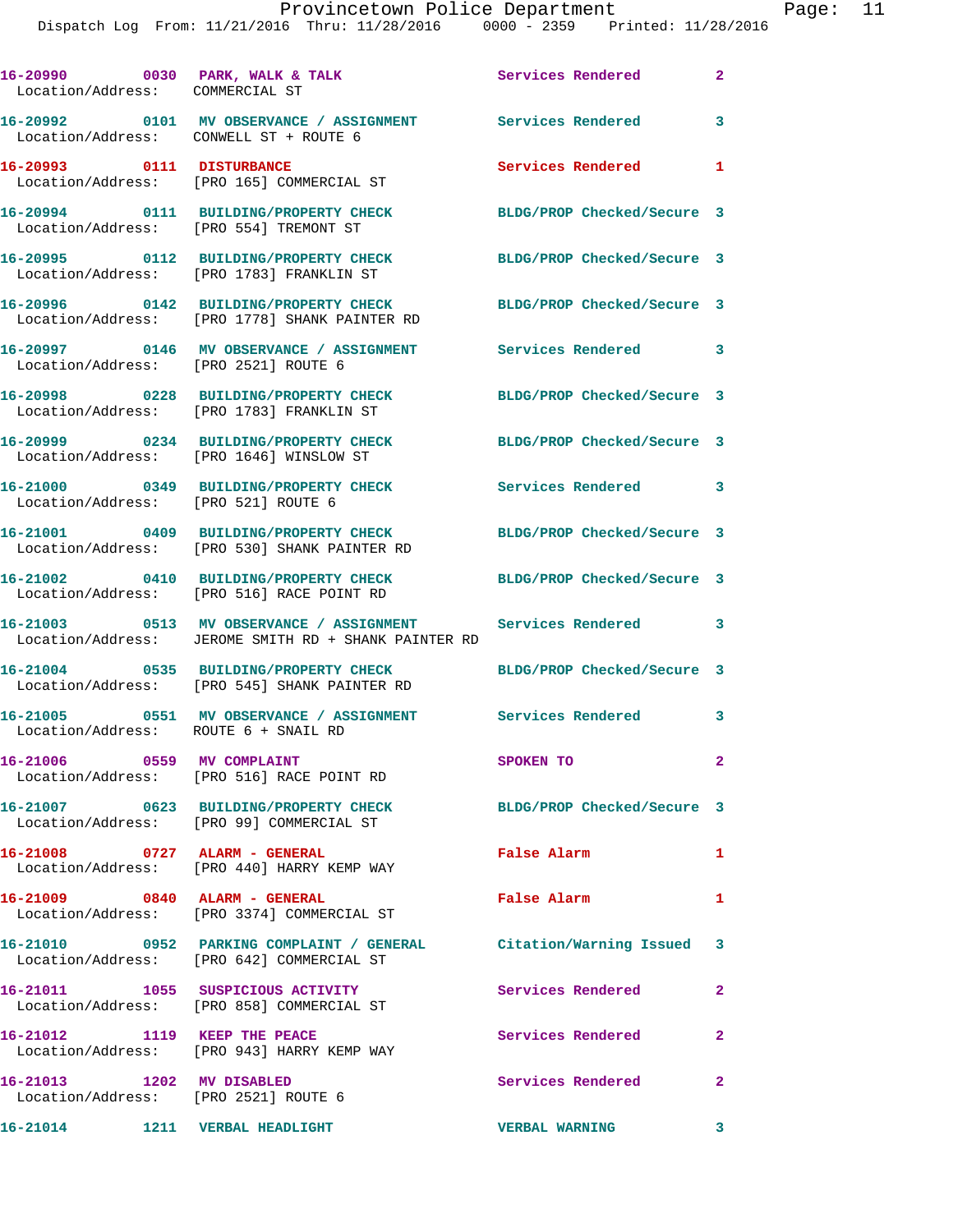|                                                            | Provincetown Police Department<br>Dispatch Log From: 11/21/2016 Thru: 11/28/2016 0000 - 2359 Printed: 11/28/2016 |                          |                |
|------------------------------------------------------------|------------------------------------------------------------------------------------------------------------------|--------------------------|----------------|
| Location/Address: SNAIL RD                                 |                                                                                                                  |                          |                |
| 16-21015 1221 FOLLOW UP<br>Location/Address: COMMERCIAL ST |                                                                                                                  | FOLLOW UP                | $\overline{a}$ |
|                                                            | 16-21016 1243 MV DISABLED<br>Location/Address: [PRO 1546] COMMERCIAL ST                                          | <b>Vehicle Towed</b>     | $\mathbf{2}$   |
|                                                            | 16-21017 1248 PARK, WALK & TALK<br>Location/Address: [PRO 105] COMMERCIAL ST                                     | Services Rendered        | $\overline{2}$ |
| 16-21018 1316 MV HIT & RUN<br>Refer To Accident: 16-89-AC  | Location/Address: [PRO 1486] PEARL ST                                                                            | <b>Services Rendered</b> | $\overline{2}$ |
|                                                            | 16-21019 1427 BUILDING/PROPERTY CHECK Services Rendered<br>Location/Address: [PRO 2898] JEROME SMITH RD          |                          | 3              |
|                                                            | 16-21020 1429 SERVICE CALL<br>Location/Address: ROUTE 6 + SHANK PAINTER RD                                       | <b>Services Rendered</b> | 3              |
|                                                            | 16-21021 1504 LOW-HANGING WIRE<br>Location/Address: [PRO 2041] COMMERCIAL ST                                     | Unfounded                | $\mathbf{2}$   |
|                                                            | 16-21022 1515 TRAFFIC COMPLAINT<br>Location/Address: STANDISH ST + BRADFORD ST                                   | <b>Services Rendered</b> | 3              |
|                                                            | 16-21023 1516 MV OBSERVANCE / ASSIGNMENT Services Rendered<br>Location/Address: BRADFORD ST + STANDISH ST        |                          | 3              |
|                                                            | 16-21024 1532 PARK, WALK & TALK<br>Location/Address: [PRO 105] COMMERCIAL ST                                     | <b>Services Rendered</b> | $\mathbf{2}$   |
|                                                            | 16-21025 1549 MV STUCK ON BEACH<br>Location/Address: [PRO 2490] PROVINCELANDS RD                                 | Services Rendered        | $\mathbf{2}$   |
| Location/Address: [PRO 2521] ROUTE 6                       | 16-21026 1627 MV OBSERVANCE / ASSIGNMENT Services Rendered                                                       |                          | 3              |
|                                                            | 16-21027 1641 VERBAL MISSING DECAL<br>Location/Address: [PRO 2683] COMMERCIAL ST                                 | <b>VERBAL WARNING</b>    | 3              |
| 16-21028 1709 TRAFFIC CONTROL                              | Location/Address: STANDISH ST + BRADFORD ST                                                                      | Services Rendered        | 3              |
| 16-21030 1852 SERVE WARRANT                                | Location/Address: [PRO 3815] BRADFORD ST EXT<br>Refer To Arrest: 16-330-AR                                       | Arrest(s) Made           | 3              |
| 16-21032 1932 TREE STOLEN                                  | Location/Address: [PRO 3271] BRADFORD ST                                                                         | Services Rendered        | 3              |
| 16-21033 2019 HOC TRANSPORT                                | Location/Address: [PRO 542] SHANK PAINTER RD<br>Refer To Arrest: 16-330-AR                                       | Taken/Referred to Other  | 3              |
| Location/Address: [PRO 1780] JOHNSON ST                    | 16-21034 2319 BUILDING/PROPERTY CHECK BLDG/PROP Checked/Secure 3                                                 |                          |                |
| Location/Address: [PRO 94] BRADFORD ST                     | 16-21035 2337 BUILDING/PROPERTY CHECK                                                                            | No Action Required       | 3              |
| Location/Address: [PRO 94] BRADFORD ST                     | 16-21036 2338 MV OBSERVANCE / ASSIGNMENT No Action Required                                                      |                          | 3              |
|                                                            | 16-21037 2344 MV OBSERVANCE / ASSIGNMENT Services Rendered                                                       |                          | 3              |

**For Date: 11/27/2016 - Sunday**

Location/Address: HOWLAND ST + BRADFORD ST

Page: 12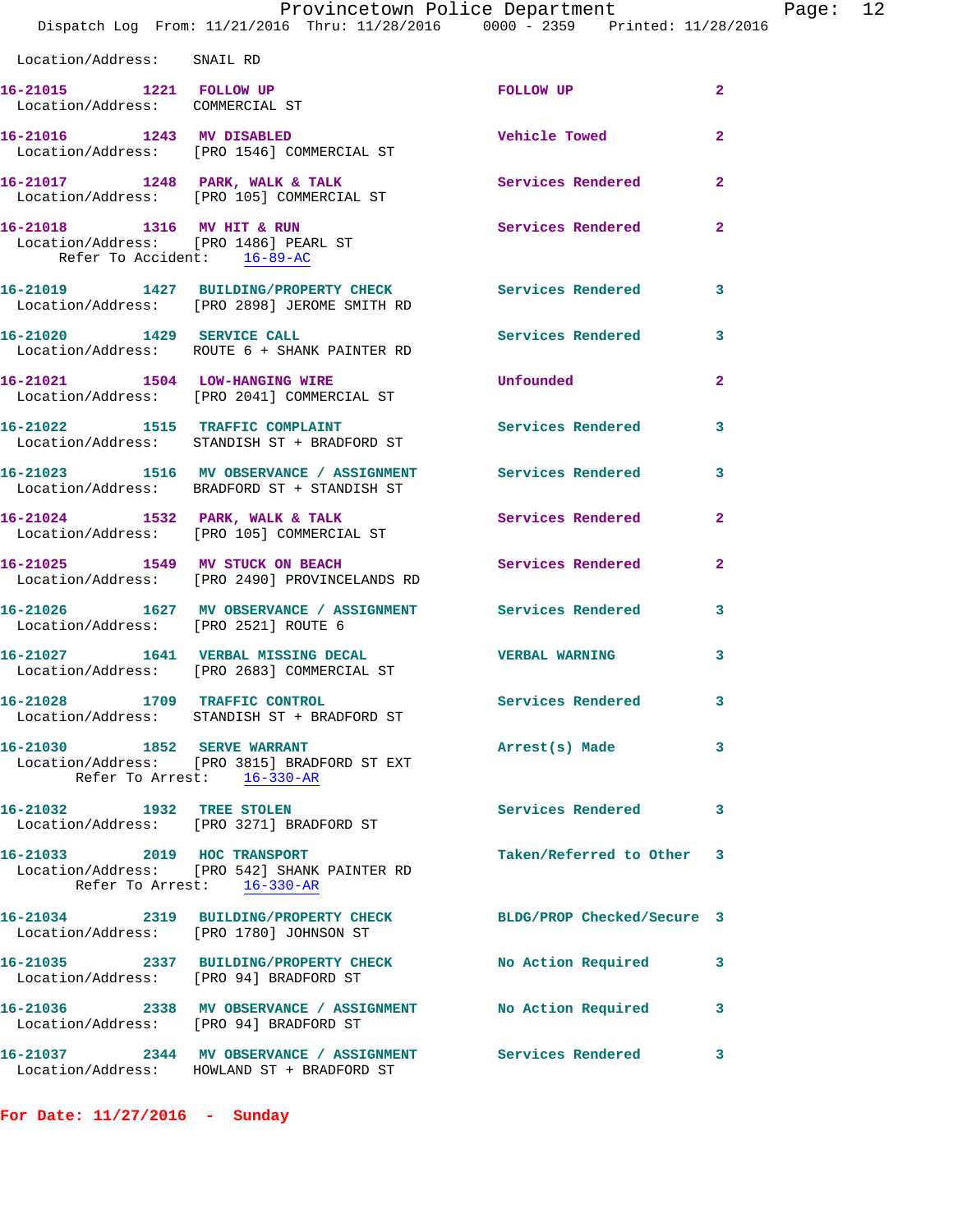|                            | Dispatch Log From: 11/21/2016 Thru: 11/28/2016 0000 - 2359 Printed: 11/28/2016                                 | Provincetown Police Department |              | Page: 13 |  |
|----------------------------|----------------------------------------------------------------------------------------------------------------|--------------------------------|--------------|----------|--|
|                            |                                                                                                                |                                |              |          |  |
|                            | 16-21038 0000 LOBBY TRAFFIC Services Rendered 2<br>Location/Address: [PRO 542] SHANK PAINTER RD                |                                |              | 6        |  |
| Location: DOWN TOWN        | 16-21039 0016 PARK, WALK & TALK Services Rendered 2                                                            |                                |              |          |  |
|                            | 16-21040 0018 BUILDING/PROPERTY CHECK BLDG/PROP Checked/Secure 3<br>Location/Address: [PRO 1886] BRADFORD ST   |                                |              |          |  |
|                            | 16-21041 0026 BUILDING/PROPERTY CHECK BLDG/PROP Checked/Secure 3<br>Location/Address: [PRO 3609] COMMERCIAL ST |                                |              |          |  |
|                            | 16-21042 0038 BUILDING/PROPERTY CHECK BLDG/PROP Checked/Secure 3<br>Location/Address: [PRO 554] TREMONT ST     |                                |              |          |  |
|                            | 16-21043 0049 MV OBSERVANCE / ASSIGNMENT No Action Required 3<br>Location/Address: BRADFORD ST + RYDER ST      |                                |              |          |  |
|                            | 16-21044 0049 BUILDING/PROPERTY CHECK BLDG/PROP Checked/Secure 3<br>Location/Address: [PRO 413] CONWELL ST     |                                |              |          |  |
|                            | 16-21045 0058 MV STOP<br>Location/Address: BRADFORD ST + BANGS ST                                              | Citation/Warning Issued 3      |              |          |  |
|                            | 16-21046 0103 MV OBSERVANCE / ASSIGNMENT No Action Required 3<br>Location/Address: [PRO 606] CONWELL ST        |                                |              |          |  |
| Refer To Arrest: 16-331-AR | 16-21047 0117 MV STOP<br>Location/Address: [PRO 3231] BRADFORD ST                                              | Arrest(s) Made                 | 3            |          |  |
|                            | 16-21049 0446 WIRES DOWN<br>Location/Address: [PRO 3875] COMMERCIAL ST                                         | Services Rendered              | $\mathbf{2}$ |          |  |
|                            | 16-21050 0452 BUILDING/PROPERTY CHECK BLDG/PROP Checked/Secure 3<br>Location/Address: [PRO 1646] WINSLOW ST    |                                |              |          |  |
| 16-21051 0604 WIRES DOWN   | Location/Address: [PRO 3011] COTTAGE ST                                                                        | <b>Services Rendered</b> 2     |              |          |  |
|                            | 16-21052 0610 BUILDING/PROPERTY CHECK BLDG/PROP Checked/Secure 3<br>Location/Address: [PRO 1783] FRANKLIN ST   |                                |              |          |  |
| 16-21053 0805 FOLLOW UP    | Location/Address: [PRO 542] SHANK PAINTER RD                                                                   | Services Rendered 2            |              |          |  |
|                            | 16-21054 0808 BUILDING/PROPERTY CHECK Services Rendered<br>Location/Address: [PRO 2977] COMMERCIAL ST          |                                | $\mathbf{3}$ |          |  |
|                            | 16-21055 0841 BUILDING/PROPERTY CHECK Services Rendered 3<br>Location/Address: [PRO 2540] RACE POINT RD        |                                |              |          |  |
|                            | 16-21056 0850 BUILDING/PROPERTY CHECK<br>Location/Address: [PRO 1638] COMMERCIAL ST                            | BLDG/PROP Checked/Secure 3     |              |          |  |
|                            | 16-21057 0857 PARK, WALK & TALK<br>Location/Address: [PRO 3921] ROUTE 6                                        | Services Rendered 2            |              |          |  |
|                            | 16-21058 0906 FOLLOW UP<br>Location/Address: [PRO 1857] BRADFORD ST                                            | Services Rendered              | $\mathbf{2}$ |          |  |
| 16-21059 0921 FOLLOW UP    | Location/Address: [PRO 606] CONWELL ST                                                                         | Services Rendered              | $\mathbf{2}$ |          |  |
|                            | 16-21060 0927 BUILDING/PROPERTY CHECK BLDG/PROP Checked/Secure 3<br>Location/Address: [PRO 519] RACE POINT RD  |                                |              |          |  |
|                            | 16-21061 0949 MV OBSERVANCE / ASSIGNMENT Services Rendered<br>Location/Address: [PRO 3430] COMMERCIAL ST       |                                | 3            |          |  |
| 16-21069 1100 FOUND IPHONE |                                                                                                                | Services Rendered              | $\mathbf{3}$ |          |  |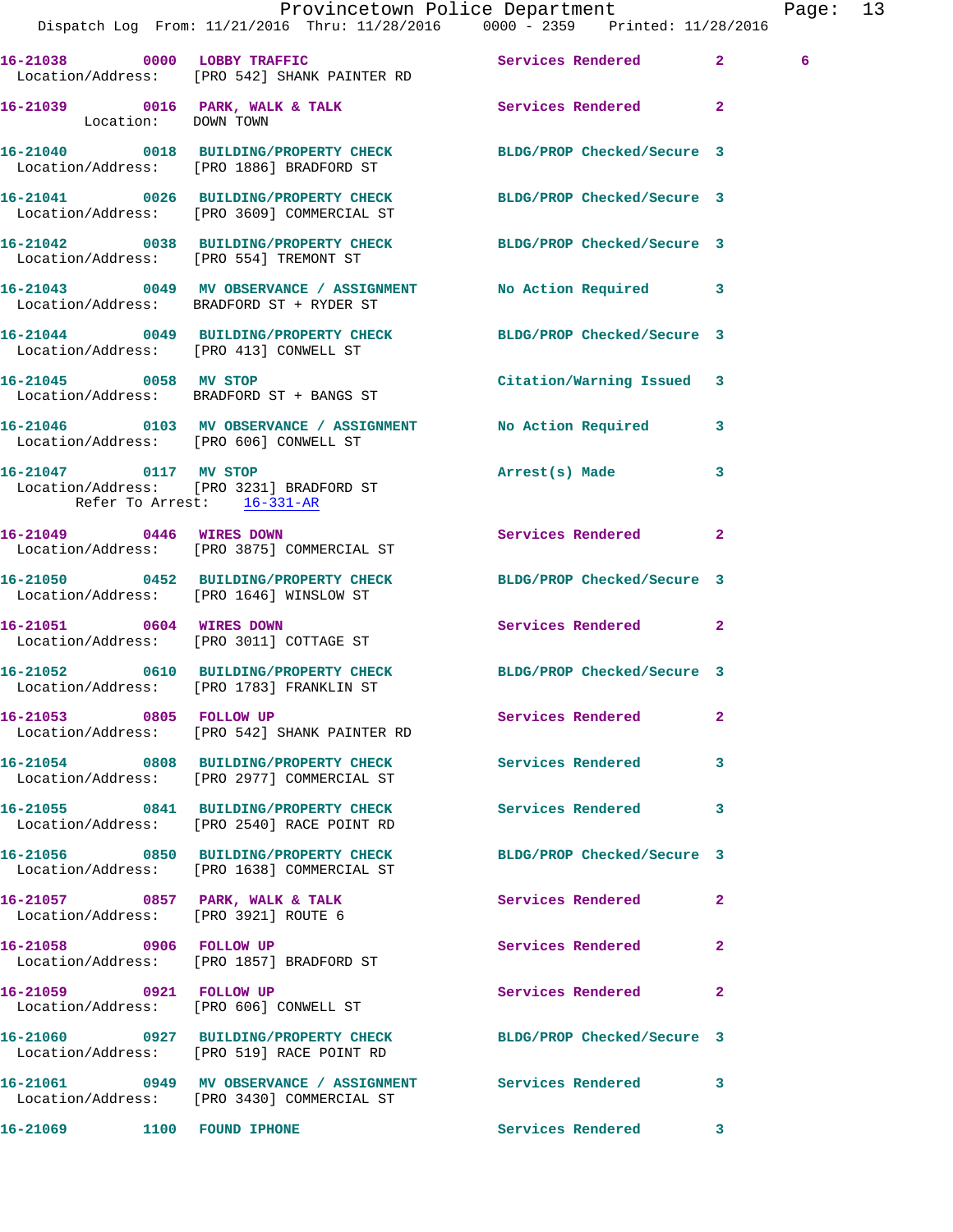|                                                                   | Dispatch Log From: 11/21/2016 Thru: 11/28/2016 0000 - 2359 Printed: 11/28/2016                                    | Provincetown Police Department Page: 14 |              |
|-------------------------------------------------------------------|-------------------------------------------------------------------------------------------------------------------|-----------------------------------------|--------------|
|                                                                   |                                                                                                                   |                                         |              |
|                                                                   | Location/Address: [PRO 632] COMMERCIAL ST                                                                         |                                         |              |
| Refer To Accident: 16-90-AC                                       | 16-21062 1102 MV HIT & RUN<br>Location/Address: [PRO 182] COMMERCIAL ST                                           | Services Rendered 2                     |              |
|                                                                   | 16-21063 1113 ABANDONED 911 CALL Services Rendered<br>Location/Address: [PRO 1179] NELSON AVE                     |                                         | 1            |
| 16-21064 1126 MV DISABLED<br>Location/Address: [PRO 2479] ROUTE 6 |                                                                                                                   | Services Rendered                       | $\mathbf{2}$ |
|                                                                   | 16-21065 1149 LOST KEYS<br>Location/Address: [PRO 542] SHANK PAINTER RD                                           | Services Rendered                       | 3            |
|                                                                   | 16-21066 1200 TOYS FOR TOTS<br>Location/Address: [PRO 588] SHANK PAINTER RD                                       | <b>Services Rendered</b>                | 3            |
|                                                                   | 16-21068 1234 BUILDING/PROPERTY CHECK Services Rendered<br>Location/Address: [PRO 3296] SHANK PAINTER RD          |                                         | 3            |
|                                                                   | 16-21070 1243 RESIDENTIAL BURGLAR<br>Location/Address: [PRO 727] BRADFORD ST                                      | False Alarm                             | 1            |
|                                                                   | 16-21071 1340 PARK, WALK & TALK<br>Location/Address: [PRO 2500] COMMERCIAL ST                                     | Services Rendered                       | $\mathbf{2}$ |
|                                                                   | 16-21072 1354 LOST WALLET<br>Location/Address: [PRO 542] SHANK PAINTER RD                                         | Services Rendered                       | 3            |
|                                                                   | 16-21073 1356 PARKING COMPLAINT<br>Location/Address: [PRO 2542] COMMERCIAL ST                                     | Citation/Warning Issued 3               |              |
| 16-21074 1454 COMPLAINT<br>Location/Address: [PRO 2580] ROUTE 6   |                                                                                                                   | Taken/Referred to Other 3               |              |
|                                                                   | 16-21075 1623 BUILDING/PROPERTY CHECK Services Rendered 3<br>Location/Address: [PRO 2898] JEROME SMITH RD         |                                         |              |
|                                                                   | 16-21076 1712 NOISE COMPLAINT<br>Location/Address: [PRO 442] HARRY KEMP WAY                                       | SPOKEN TO                               | 3            |
|                                                                   | 16-21077 1850 BUILDING/PROPERTY CHECK<br>Location/Address: [PRO 3259] MACMILLAN WHARF                             | Services Rendered 3                     |              |
| 16-21079 1939 MV DISABLED<br>Location/Address: [PRO 2513] ROUTE 6 |                                                                                                                   | Services Rendered                       | $\mathbf{2}$ |
|                                                                   | 16-21080 2005 BUILDING/PROPERTY CHECK BLDG/PROP Checked/Secure 3<br>Location/Address: [PRO 1778] SHANK PAINTER RD |                                         |              |
|                                                                   | 16-21081 2048 PARK, WALK & TALK<br>Location/Address: [PRO 105] COMMERCIAL ST                                      | Services Rendered                       | 2            |
| 16-21083 2115 EVAL                                                | Location/Address: CONWELL ST + HARRY KEMP WAY                                                                     | Services Rendered                       | 1            |
|                                                                   | 16-21084 2204 LIFT ASSIST<br>Location/Address: [PRO 2233] COMMERCIAL ST                                           | Services Rendered                       | 1            |
|                                                                   | 16-21085 2342 BUILDING/PROPERTY CHECK Services Rendered<br>Location/Address: [PRO 3318] CEMETERY RD               |                                         | 3            |
|                                                                   | 16-21086 2342 BUILDING/PROPERTY CHECK Services Rendered<br>Location/Address: [PRO 3317] CEMETERY RD               |                                         | 3            |
|                                                                   | 16-21087 2348 BUILDING/PROPERTY CHECK BLDG/PROP Checked/Secure 3<br>Location/Address: [PRO 440] HARRY KEMP WAY    |                                         |              |
|                                                                   |                                                                                                                   |                                         |              |

**For Date: 11/28/2016 - Monday**